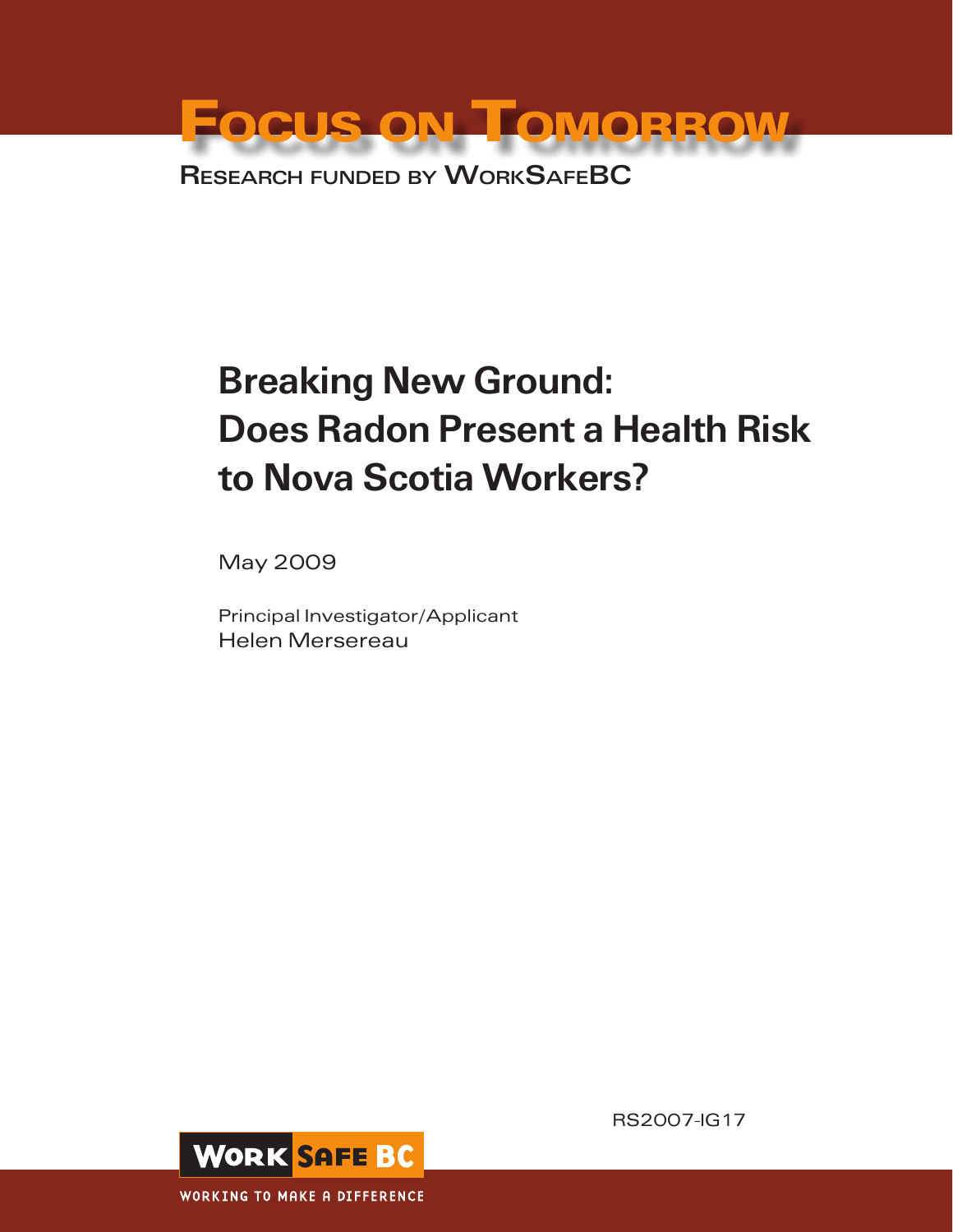All rights reserved. The Workers' Compensation Board of B.C. encourages the copying, reproduction, and distribution of this document to promote health and safety in the workplace, provided that the Workers' Compensation Board of B.C. is acknowledged. However, no part of this publication may be copied, reproduced, or distributed for profit or other commercial enterprise or may be incorporated into any other publication without written permission of the Workers' Compensation Board of B.C.

Additional copies of this publication may be obtained by contacting:

Research Secretariat 6951 Westminster Highway Richmond, B.C. V7C 1C6 Phone (604) 244-6300 / Fax (604) 244-6299 Email: [resquery@worksafebc.com](mailto:resquery@worksafebc.com)





WORKING TO MAKE A DIFFERENCE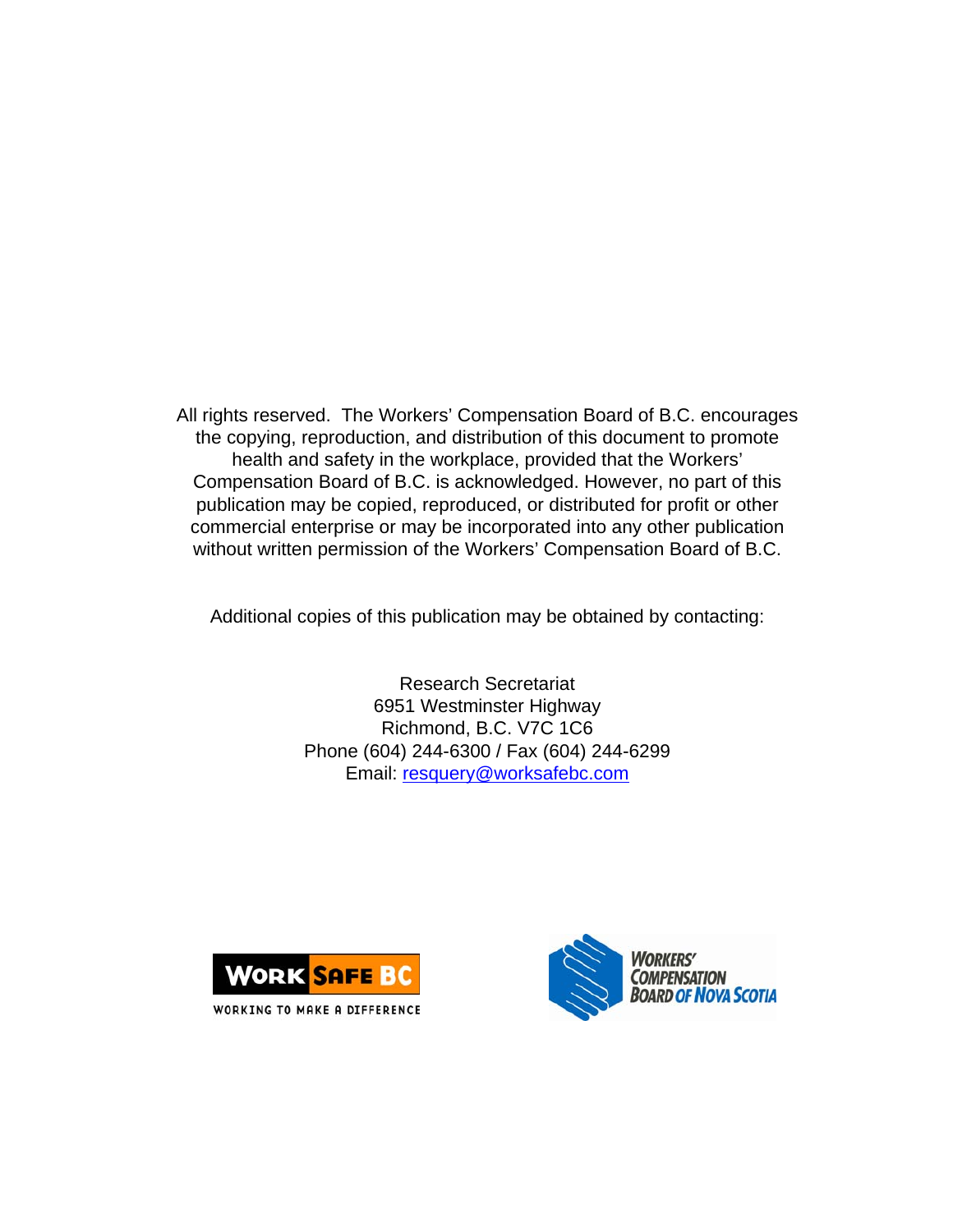- 185 alpha track detectors were used to test for radon in 21 selected NS industries over a three month period between May 2008 and January 2009.
- A workplace was eligible for inclusion in the study if it:
	- o contained water treatment plant; was a coal power generator; was located geographically within identified potential radon target areas; had large square footage or was interested and volunteered for the study
- The two workplaces with levels of radon above the Canadian NORM Guidelines (Health Canada 2000) of 150 Bq/m<sup>3</sup> were given advice regarding management and signage and were provided with education sessions for staff. Although they exceeded 150 Bq/m<sup>3</sup>, they did not exceed 400 Bq/m<sup>3</sup>, and therefore fell into the NORM "management" classification, not requiring any mitigation activity. Both workplaces will include radon in their loss management activity for future monitoring and control.
- Possible reasons for lower than expected radon levels are:
	- o Absence of soil or water sources of radon
	- o High levels of general dilution ventilation
	- o High amount of supplied air into building, creating positive pressure
	- o Well designed and maintained building foundations
- Information dissemination of the project results was widespread and included lectures to the following groups:
	- o Cape Breton Cancer Symposium, October 2008
	- o Canadian Institute of Public Health Inspectors, NS & PEI Branch
	- o Safety Services Nova Scotia, Annual Provincial Conference, Halifax
	- o NS Cancer Prevention Society; Speaker Series, Wolfville
	- o American Industrial Hygiene Conference and Exposition, Toronto, ON.
- The results indicate that workplace radon concentrations in these selected NS workplaces were not significant from an exposure point of view. Future work should be done on smaller or poorly ventilated businesses in targeted geographic locations.
- Of 23 workplaces selected, only 2 chose not to participate.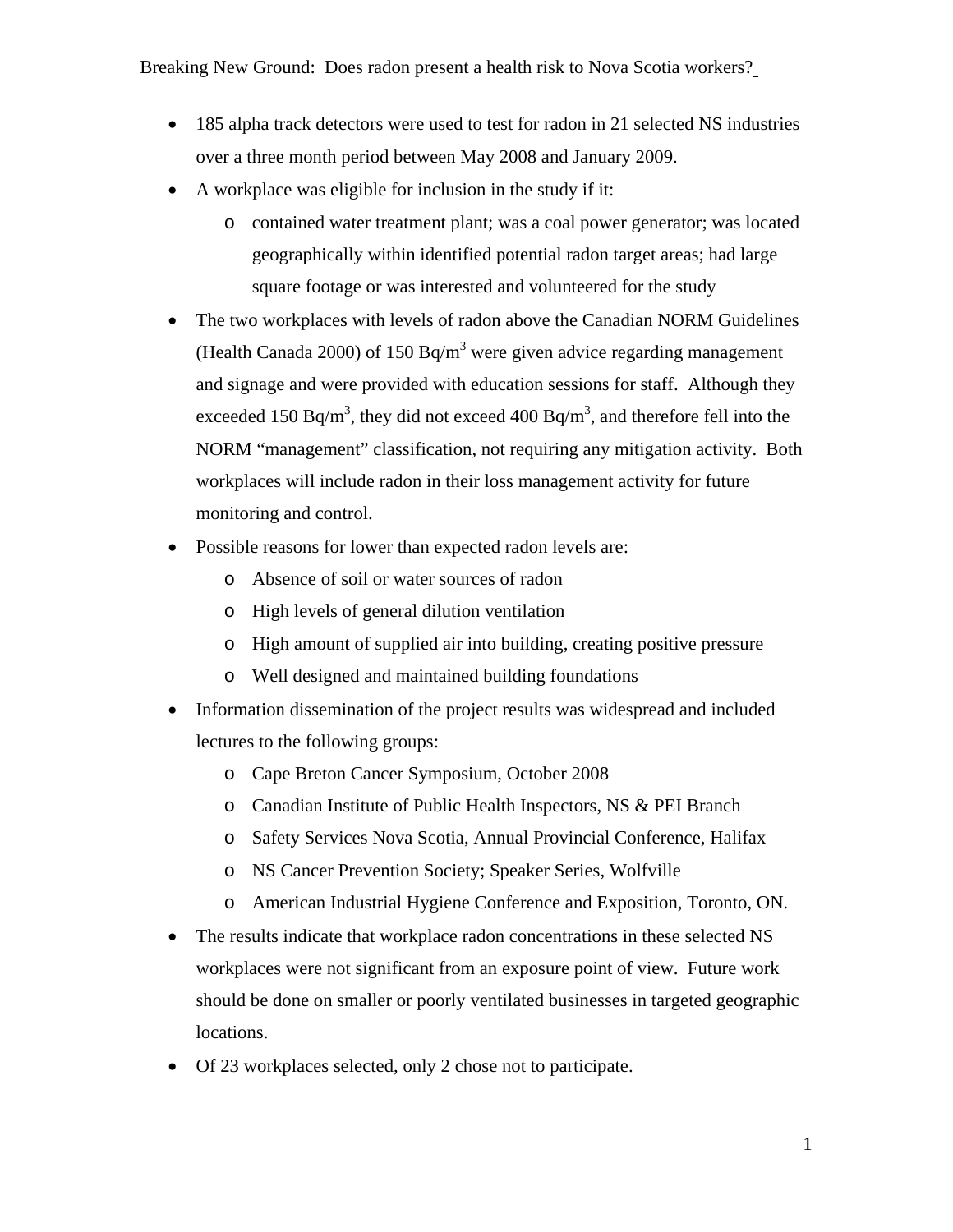# Executive Summary

Radon is an invisible, odorless, naturally occurring radioactive gas (Chen, 2004; CCOHS, 2005; Health Canada, 2006), that is emitted by the natural breakdown of uranium and can be found in high concentrations where the rocks and soils contain uranium, granite, shale, or phosphate and in soils contaminated with certain types of industrial waste (Kendall, 2002). A systematic assessment carried out in Nova Scotia has shown that many areas in the province are radon prone due to elevated levels of natural radioactivity in soil. In particular, an area from Sheet Harbour going west to just east of Bridgewater, and north to Windsor has been identified as an area with potential radon contamination. There is also an area of high concentration just west of the Town of Canso, and around Cheticamp and Ingonish on Cape Breton Island (Province of NS, 2006). The purpose of conducting the study was to obtain data where very little previous data is available.

This study assessed 21 workplaces in Nova Scotia to determine worker radon exposure, and compared the results to NORM guidelines (2002, p21). Twenty three (23) workplaces were approached, with only two refusing to participate. Workplaces were assessed if they met at least one out of five criteria for inclusion in the study. One hundred and fifty three (153) alpha track detectors were used along with seventeen (17) duplicates (detectors placed at same location for same duration). These were exposed over a minimum sampling time of 90 days, in periods over May 2008 until January 2009. Fifteen (15) blanks were also collected and were not exposed prior to analysis. No outdoor background samples were taken. After collection, the detectors were sent to LEX Scientific for analysis (LEX, 2009). Results were communicated with each workplace party by a letter from the researcher, comparing the results to the standards and providing advice and education where necessary.

The results indicate very low radon concentrations in 19 (nineteen) of the 21 (twentyone) workplaces, even in potentially radon prone areas of the province and in potentially radon prone type of workplaces such as coal power and water treatment facilities (Harris, 1991; Lewis, 2001). These 19 workplaces had concentrations of radon of less than 50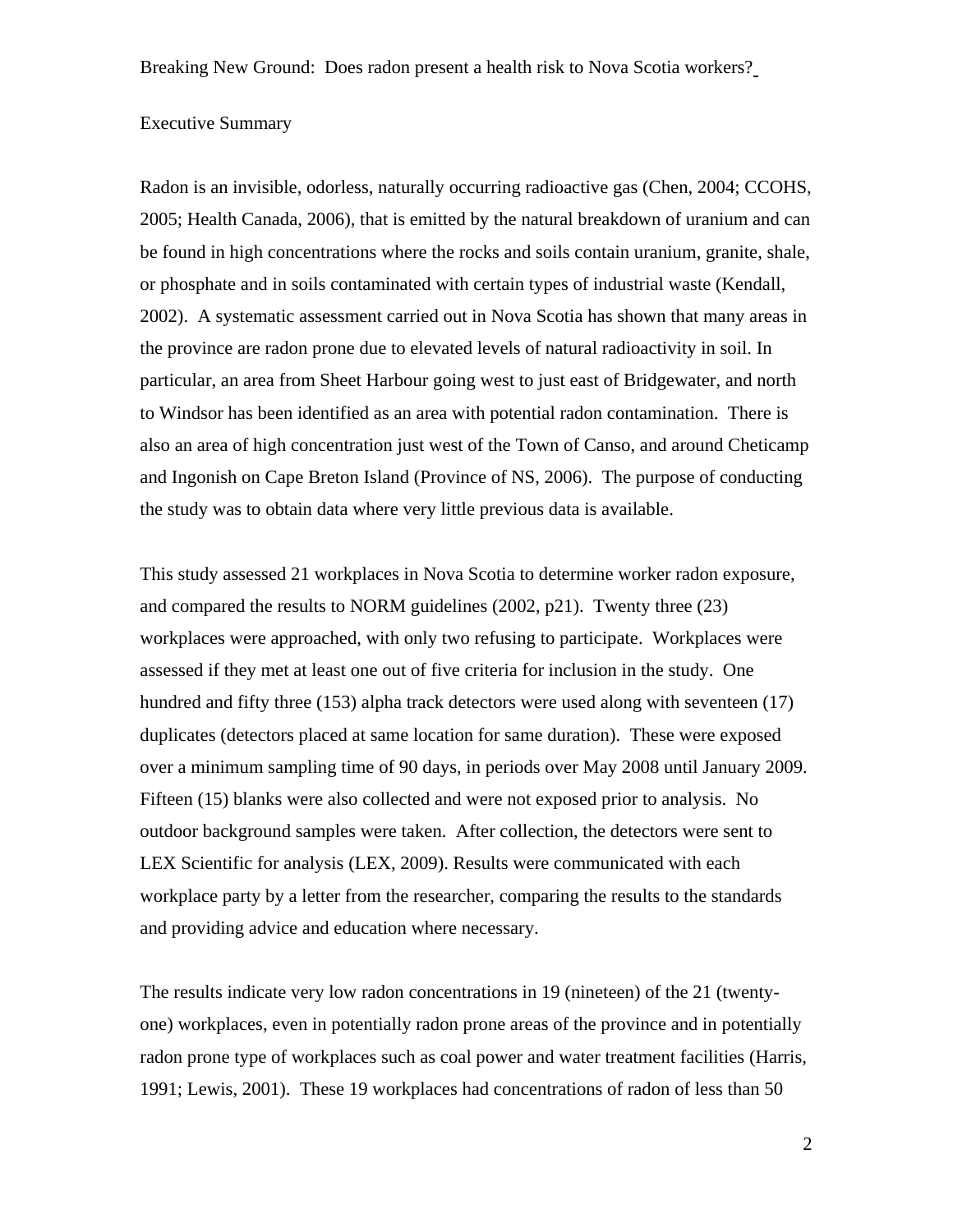$Bq/m<sup>3</sup>$ , comparable to the average residential indoor radon concentration (American Lung Association, 2009), with some similar to and in some cases less than outdoor radon concentrations of 10 Bq/m<sup>3</sup> (UNSCEAR 2000).

Only two workplaces were found to have radon concentrations above average indoor levels. One had a radon concentration averaged over locations of 94.0 Bq/m<sup>3</sup>, with one location at  $164$  Bq/m<sup>3</sup>. This was an office/warehouse complex without mechanical ventilation and with little occupancy and activity. This workplace was in a previously unidentified high radon geographic location. The other workplace had a radon concentration averaged over several locations of 98.4 Bq/m<sup>3</sup>, with two results above 150  $Bq/m<sup>3</sup>$ . It was also an office/warehouse complex with no mechanical ventilation and little occupancy during the work week. This workplace was also in a previously unidentified high radon geographic location.

Recommendations were given to both these workplaces to sign the rooms where radon was above 150 Bq/m<sup>3</sup>, to occupy the rooms for less than 4 hours per day and to educate the workers. Education sessions for both these workplaces took place during 2009. Both workplaces will continue to periodically test for radon as part of their continuing loss management program.

All other workplaces received letters stating their specific results with comparison to the standards, and the fact that no follow up action was necessary. Each workplace was also offered voluntary training sessions at their request. Only one workplace with negligible radon concentrations requested such a training session.

As a follow up to the workplace monitoring, the results have been discussed with several stakeholders who requested seminars or lectures on the topic of radon. These were delivered in October 2008, March 2009, June 2009, with one more session planned for Ottawa in October 2009.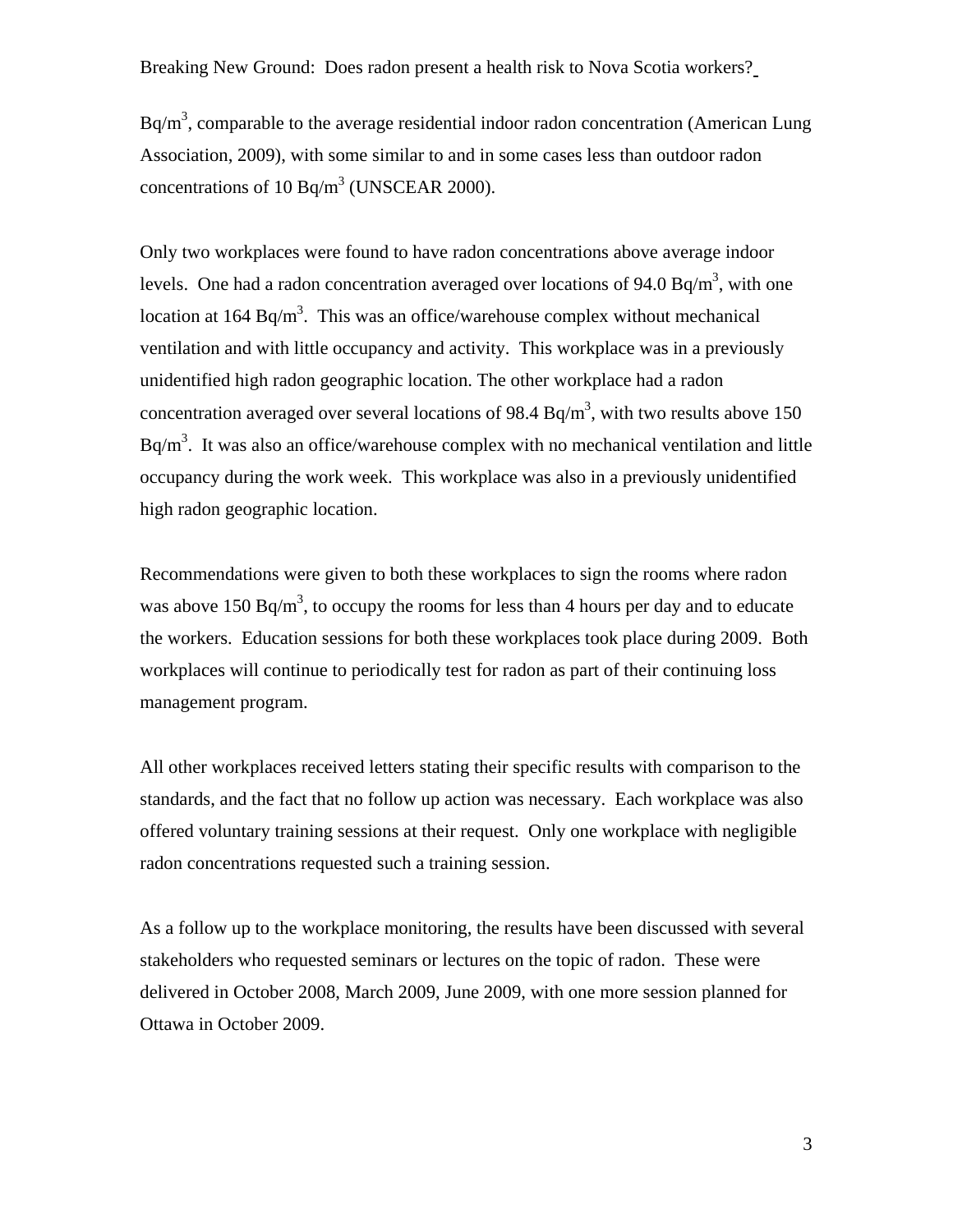Benefits from the study include overall improvement of the education and awareness level regarding radon in Nova Scotia. A large number of workplace participants were interested in surveying their homes for radon following the study.

Future direction for workplace monitoring of radon would be to encourage businesses to test for radon, even if they do not fall within the priority industries or priority geographic locations. In particular, encouragement to test for radon should be given to small businesses, hospitals, schools and other workplaces that either do not have mechanical ventilation or have limited ventilation.

Limitations of the study include the fact that the study only performed measurement of radon itself and not its short lived decay products. Additionally, a longer term sample of up to 12 months may have picked up variation in the radon concentration attributable to seasonal changes. However, the majority of workplaces were measured during fall or winter conditions, which usually have higher indoor radon concentrations. One limitation is the lack of personal samples taken, all samples were area samples, which does not truly estimate actual worker exposure. Another limitation is the representativeness of the selected workplaces. Although all met at least one of the criteria, there was not a random selection of workplaces, nor was consideration given for a representative geographic study of Nova Scotia. Future studies should consider random selection of study workplaces, as well as geographic representativeness and poorly ventilated workplaces.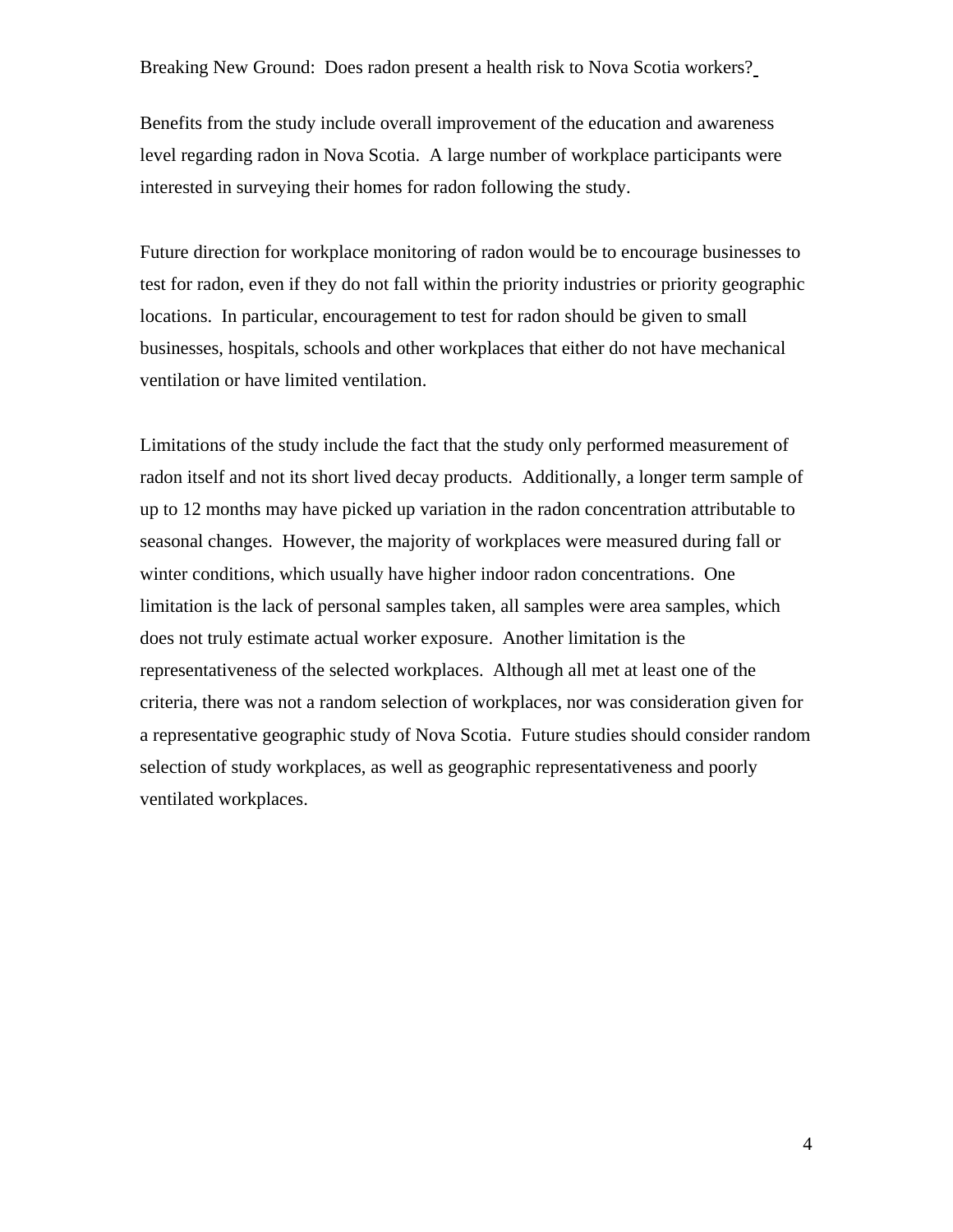## **Research Problem and Context**

This research investigated radon in selected Nova Scotia workplaces, to determine air concentrations within those workplaces. Radon is an invisible, odorless, naturally occurring radioactive gas (Chen, 2004; CCOHS, 2005; Health Canada, 2006), that is emitted by the natural breakdown of uranium and can be found in high concentrations where the rocks and soils contain uranium, granite, shale, or phosphate and in soils contaminated with certain types of industrial waste (Health Canada, 2006). The radon itself then decays into a series of short-lived radioisotopes that can be inhaled, often referred to as radon 'daughters' or 'progeny' (Copes, 2007). These progeny decay rapidly themselves emitting alpha particles that when inhaled, can cause damage to bronchial and lung tissues. Exposure to radon and its progeny has been associated with an increased risk of lung cancer, depending on the level of radon and the length and time of the exposure (Health Canada, 2006).

Radon can move freely through small places in the soil and rock, enabling it to enter the atmosphere or seep into buildings through dirt floors cracks in concrete walls or floors, sumps, joints or basement drains (Colgan et al, 2004; Health Canada, 2006). A systematic assessment carried out in Nova Scotia has shown that many areas in the province are radon prone due to elevated levels of natural radioactivity in soil. In particular, an area from Sheet Harbour going west to just east of Bridgewater, and north to Windsor has been identified as an area with potential radon contamination. There is also an area of high concentrations just west of the Town of Canso, and around Cheticamp and Ingonish on Cape Breton Island (Province of NS, 2006). Very little workplace radon data is currently available.

A joint Federal-Provincial group has produced guidance to manage radiation doses in workplaces with naturally occurring radioactive materials (NORM) including radon. The Canadian NORM Guidelines (Minister of Public Works, 2000) recommend that where the average concentration of radon gas in a work area is more than  $150 Bq/m<sup>3</sup>$ , steps should be taken to limit worker doses (NORM 2002). When the concentration is more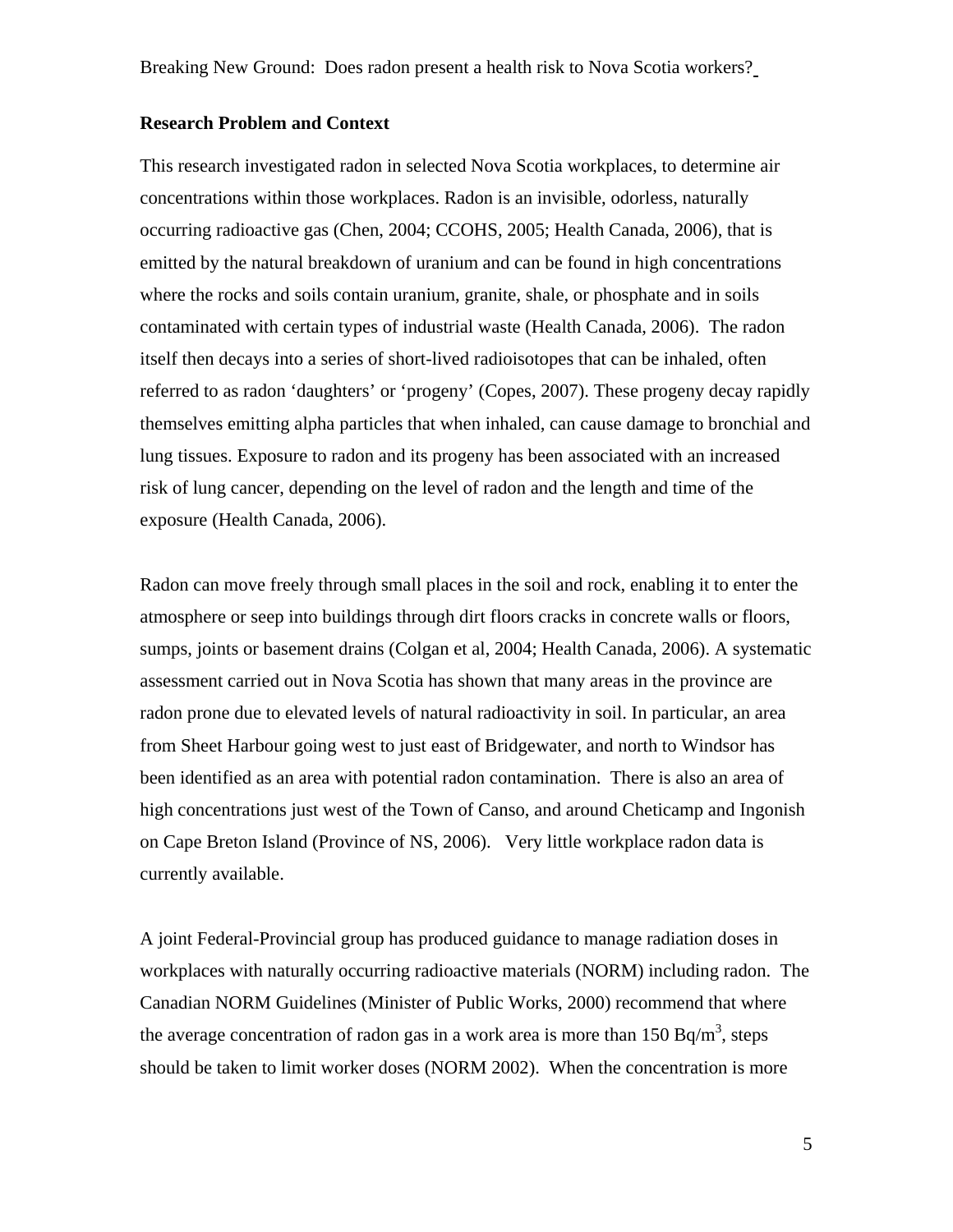than 800 Bq/m<sup>3</sup>, a Radiation Protection Management program should be implemented, including steps to reduce the radon levels to below 800 Bq/m<sup>3</sup> (NORM, 2002).

This study assessed worker exposure in several Nova Scotia workplaces. The information gained will be communicated to the workplaces as well as Department of Labour, to help formulate guidance for new policy and/or procedures. Results will be shared for use by other employers and employees to assess their workplace environments and for methods to help prevent radon entry and to limit exposure.

In addition to the technical assessment of exposures in priority industries and workplaces, the information gained from the literature search will be provided to the Nova Scotia Department of Environment and Labour for their own use. This guidance will help other employers and employees assess their workplace environments. Every effort will be made to ensure confidentiality of individual workplace results, with the overall attempt to gain useful information for managing radon in NS workplaces.

Occupations assessed within this study that have the potential for high 222Rn exposure included water plant operators and coal power plant workers. These occupations were included due to the fact that radon releases from ground water can give high radon concentrations in treatment facilities (Harris, 1991; Lewis, 2001), and coal and flyash often contains measurable amounts of uranium and radium - the parent of radon (Klassen, 2002). The coal power generators had ash management facilities on site, which may contribute to overall radon. In addition, workplace partners with these workers were willing to participate in the study, and the workplaces were located within Nova Scotia.

#### **Methodology**

## Workplace Selection

The intent of the study was to identify workplaces with potentially high levels of radon, although all workplaces were of interest due to lack of pre-existing information on overall workplace radon levels. The investigators determined prior to beginning the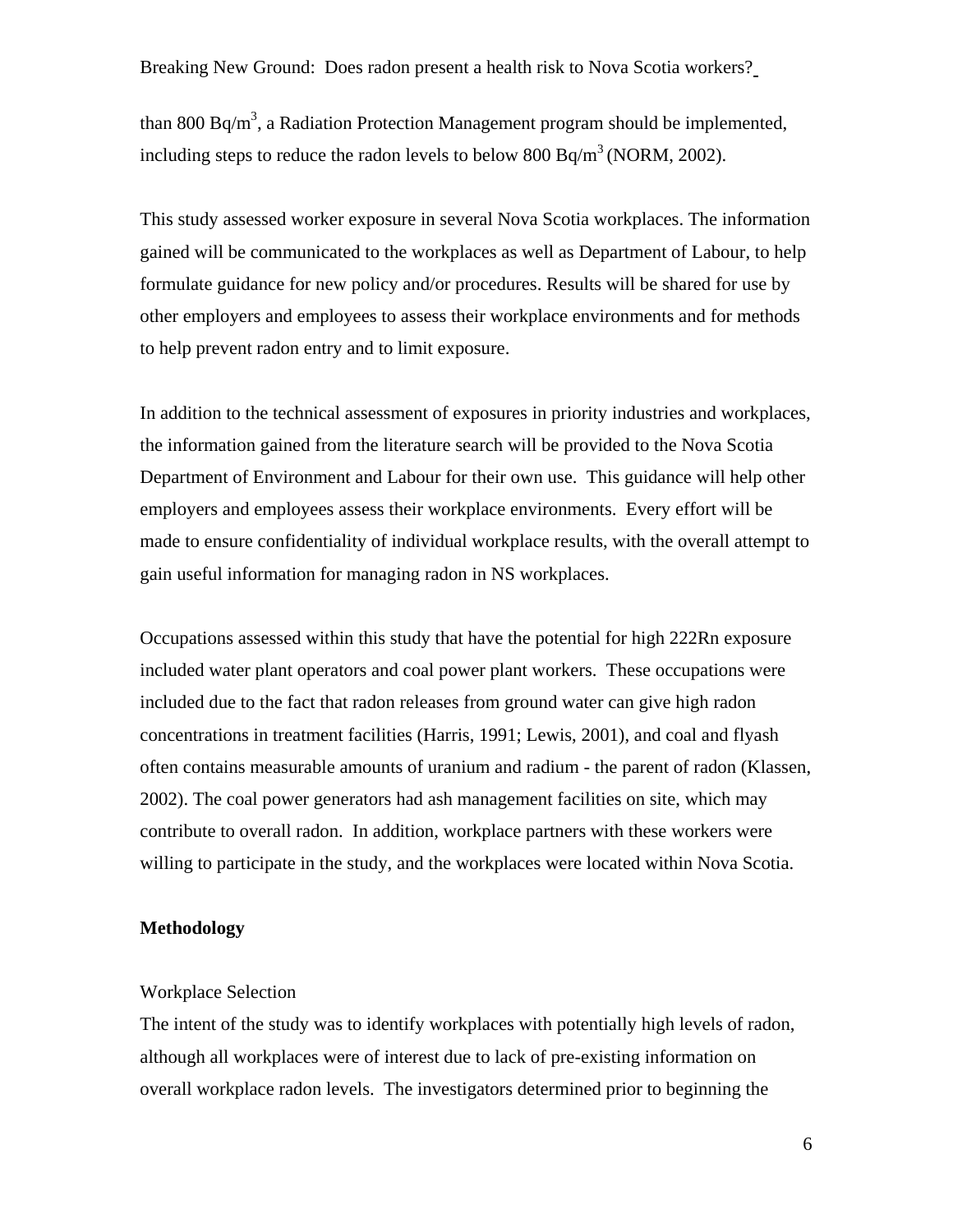study that no workplace would be excluded if they were interested and volunteered to become participants. However, the majority of the testing took place in either the targeted activity workplaces (water treatment) or the targeted geographical locations. Two of the 23 contacted workplaces refused to participate. One was a large scale manufacturing organization, while the other was an office complex in a geographically radon prone area. Both stated that they did not want to participate because they were not prepared to deal with high radon concentrations at this time. One felt this way due to economic constraints, the other due to labour/management issues. The end result was a participation rate of 91%.

Workplaces within Nova Scotia were considered for the study if they met the following criteria:

- contained water treatment plants
- were coal power generators
- were located geographically within the identified high potential radon target areas
- had large square footage
- were interested and volunteered for the study

Once a list of workplaces was made, contact was initiated by phone call to safety professionals within that workplace. If interest was expressed, a formal letter was then sent by the investigator to senior management and the safety professional at the workplace. Upon approval to continue, the investigator made phone and email contact with identified personnel at each individual workplace. A schedule was developed for the researcher to visit each site, provide information, and set up the passive radon monitors (PRMs) alpha track detectors. Twenty one workplaces agreed to participate in the study. Thank are expressed to all those who agreed to participate in the study, especially those who made significant efforts to assist in PRM placement and retrieval.

Choice of Passive Monitor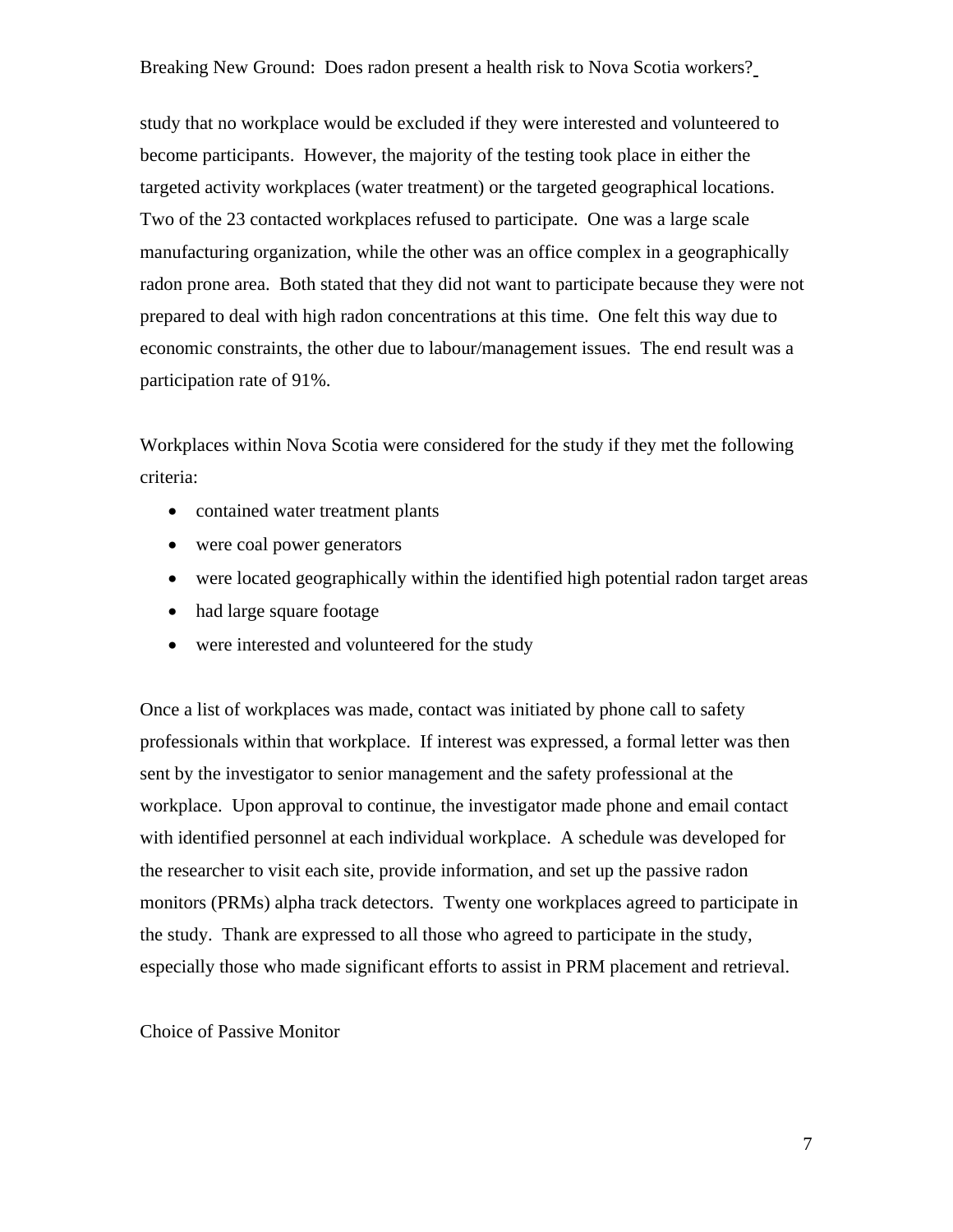There are two main types of monitors; long term and short term monitors. The short term monitors contain "activated carbon" which absorbs radon from the air. The amount of radon at the end of the exposure time is related to the average concentration over the exposure duration. As radon decays with a four day half life, the exposure duration is normally only 2 to 4 days [Ruano-Ravina 2008]. The long term monitors are known as 'alpha particle track' detectors because they have a small square of plastic film inside the monitors that produce "latent tracks" when the alpha particles hit them. [Ruano-Ravina, 2008] In the lab, the squares of plastic are treated chemically to enhance the latent tracks which are then counted using a microscope. The number of tracks detected is proportional to the integral of radon concentration over the exposure duration. These monitors are long-term because they are normally in place for  $3 - 12$  months. [Ruano-Ravina, 2008].

Radon concentrations vary from month to month, day to day or even hour to hour, so the activated carbon short term monitors cannot capture the longer term variations. The long-term, alpha track monitors however can measure for much longer and so provide a better representation of average concentrations. The alpha track monitor was chosen for this reason.

# PRM Placement

Prior to a site visit, the researcher discussed the work site with the contact person at each location to determine square footage, air flow patterns and work activity. The Health Canada guidelines for PRM placement were followed in ensuring appropriate locations for the sampling. These guidelines are:

#### **Preferred device locations were:**

- $\bullet$  By an interior wall at breathing level, but at least 50 cm from ceiling.
- Where occupants spend much of their time.
- In occupied rooms in basements or the floor with the lowest level occupied rooms in the building.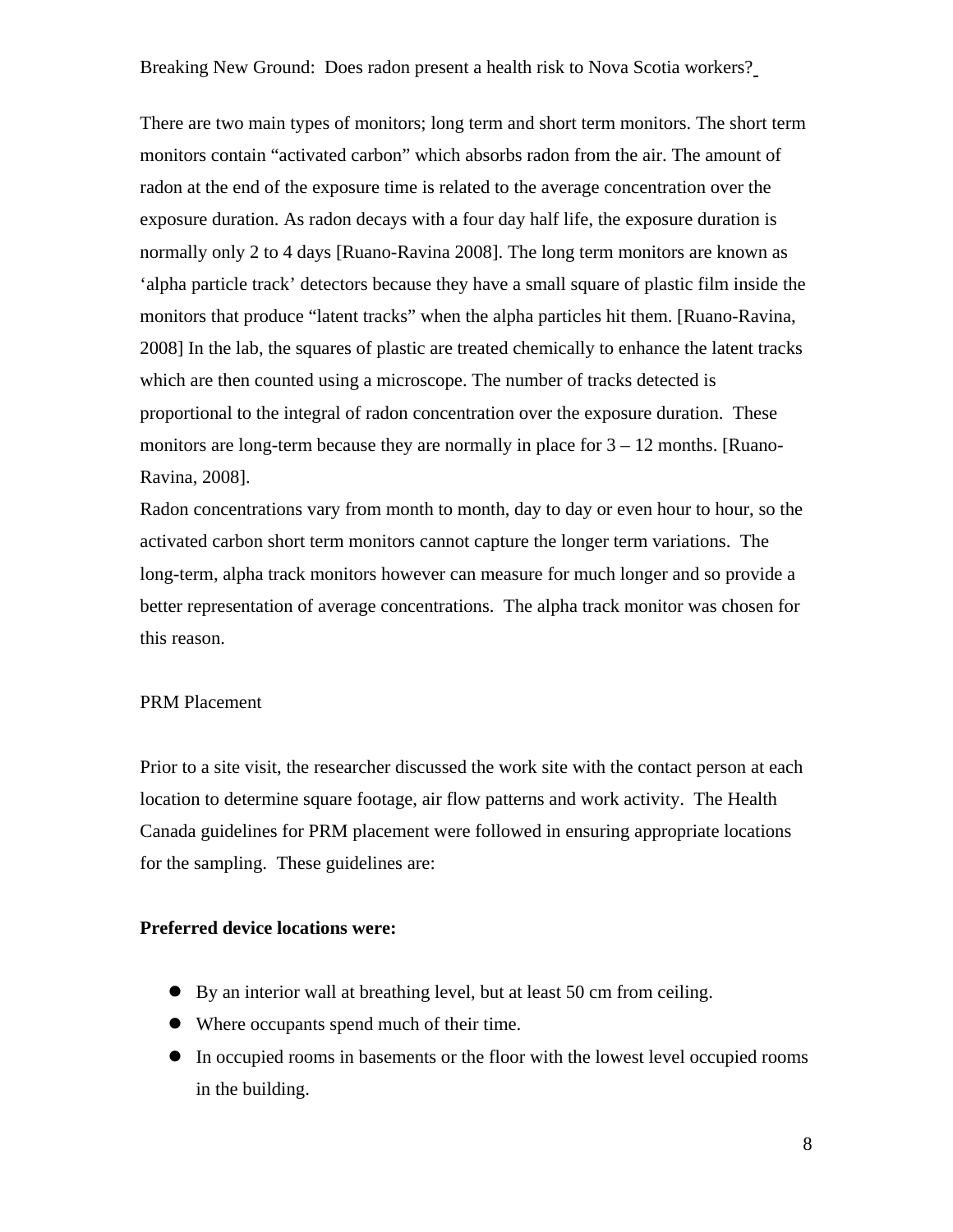- In rooms above crawl spaces, over slabs or built into the side of a hill with walls that may be in contact with the earth.
- One PRM per 200 square feet.

## **Devices were not placed:**

- In bathrooms, closets, cupboards, sumps, crawl spaces or nooks because relatively little time is spent there
- Near air currents caused by heating, ventilation, doors, windows or fans.
- Near heat, such as over radiators or in direct sunlight
- Near electrically powered equipment or appliances (Health Canada, 2006)

Prior to a site visit, the researcher discussed the work site with the contact person at each location to determine square footage, air flow patterns and work activity. Upon arrival at each workplace the researcher met with the contact person and determined the sampling locations for each PRM. The contact person or designate accompanied the researcher while setting up the PRMs to ensure appropriate placement and representative locations based on occupancy. Signs were placed with the PRM so that individual workers would be aware of the sampling, understand the nature of the testing and have a number to call if any questions or concerns. An information package and brochures were left with each contact person so that additional information could be provided as needed if questions arose. Additionally, a Powerpoint presentation on radon in the workplace was offered to each workplace for their own use (all workplaces took a copy of the presentation). An offer to perform a training session was also given to each workplace at the time of the visit (one workplace asked for a session).

At the end of the three month (90 day) sampling period, the researcher contacted each workplace to arrange a mutually acceptable pick up date for the PRMs. All workplaces complied with the sampling term, and so none were sampled for under the 90 day limit. Two PRMs were could not be found at pick up, at two different sites.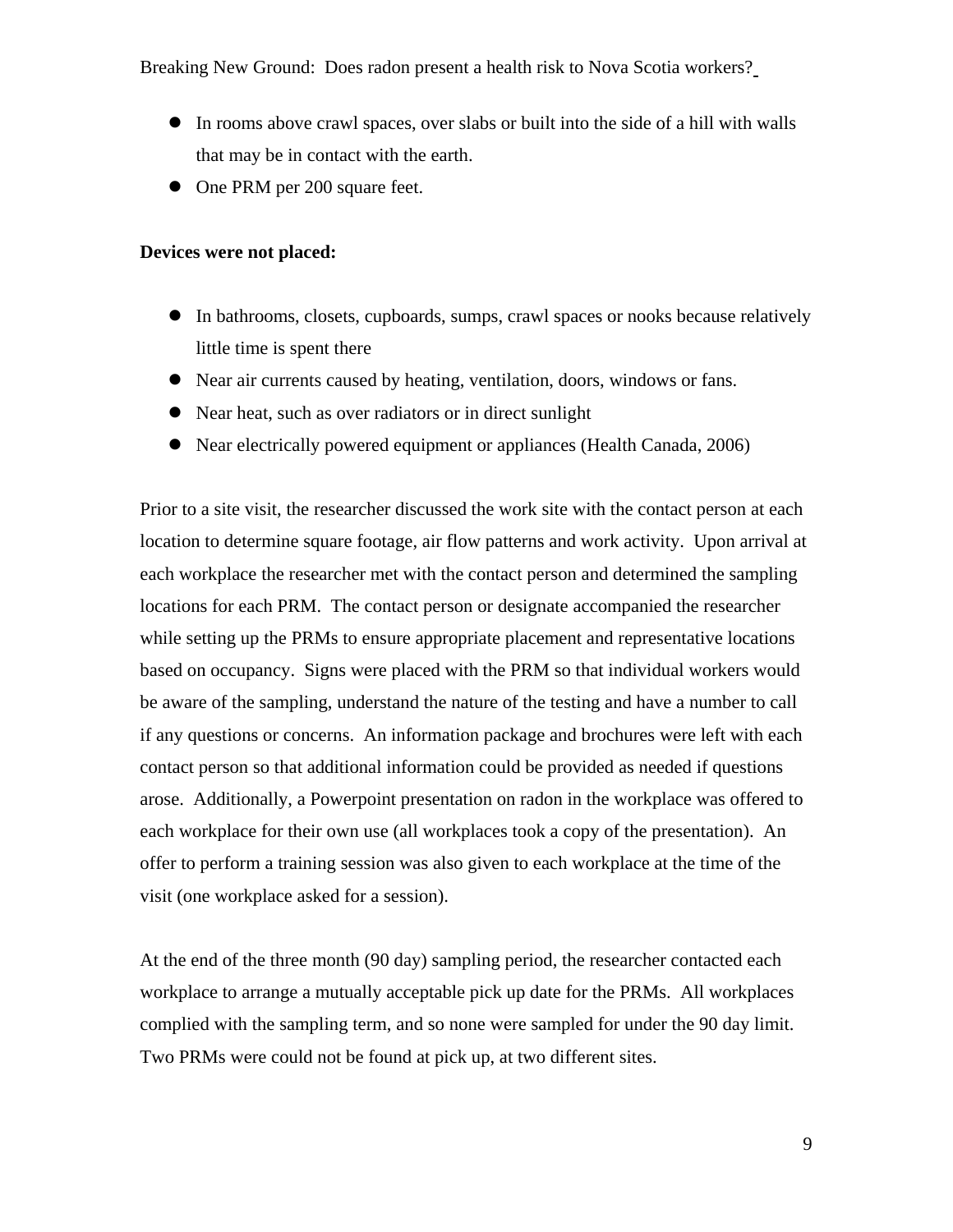# PRM Analysis

The PRMs were picked up and sent to LEX Scientific in Guelph, Ontario for analysis. LEX was contacted with regard to shipping and they stated that there was no need for any special handling or shipping procedures, as a short term shipping process would not affect the detectors in a significant way. Analysis was performed in accordance with the Alpha Track method identified by the United States Environmental Protection Agency (US EPA). This method provides accurate and reproducible measurements of indoor radon concentrations. This analysis represents the average radon concentration in the air only during the measurement period indicated.

Limitations of the study include the fact that the study only performed measurement of radon itself and not its short lived decay products. Additionally, a longer term sample of up to 12 months may have picked up variation in the radon concentration attributable to seasonal changes. One limitation is the lack of personal samples taken, all samples were area samples, which does not truly estimate actual worker exposure. Another limitation is the representativeness of the selected workplaces. Although all met at least one of the criteria, there was not a random selection of workplaces, nor was consideration given for a representative geographic study of Nova Scotia. Future studies should consider random selection of study workplaces, as well as geographic representativeness.

## Blanks and Duplicates

One blank was used for each ten (10) PRMs. A blank was defined as a sealed, unexposed alpha track detector. Fifteen blanks were used in total. As the detectors actually measure exposure =  $Bq.d/m<sup>3</sup>$ , which is then converted to average concentration by dividing by exposure time, the blank correction is best done in terms of exposure. The apparent exposure of each blank was calculated by multiplying the reported concentration by the exposure time to give exposure. The values followed a log-normal distribution, and the median value 660 Bq.d/m<sup>3</sup> selected as the blank correction. See Appendix A for details.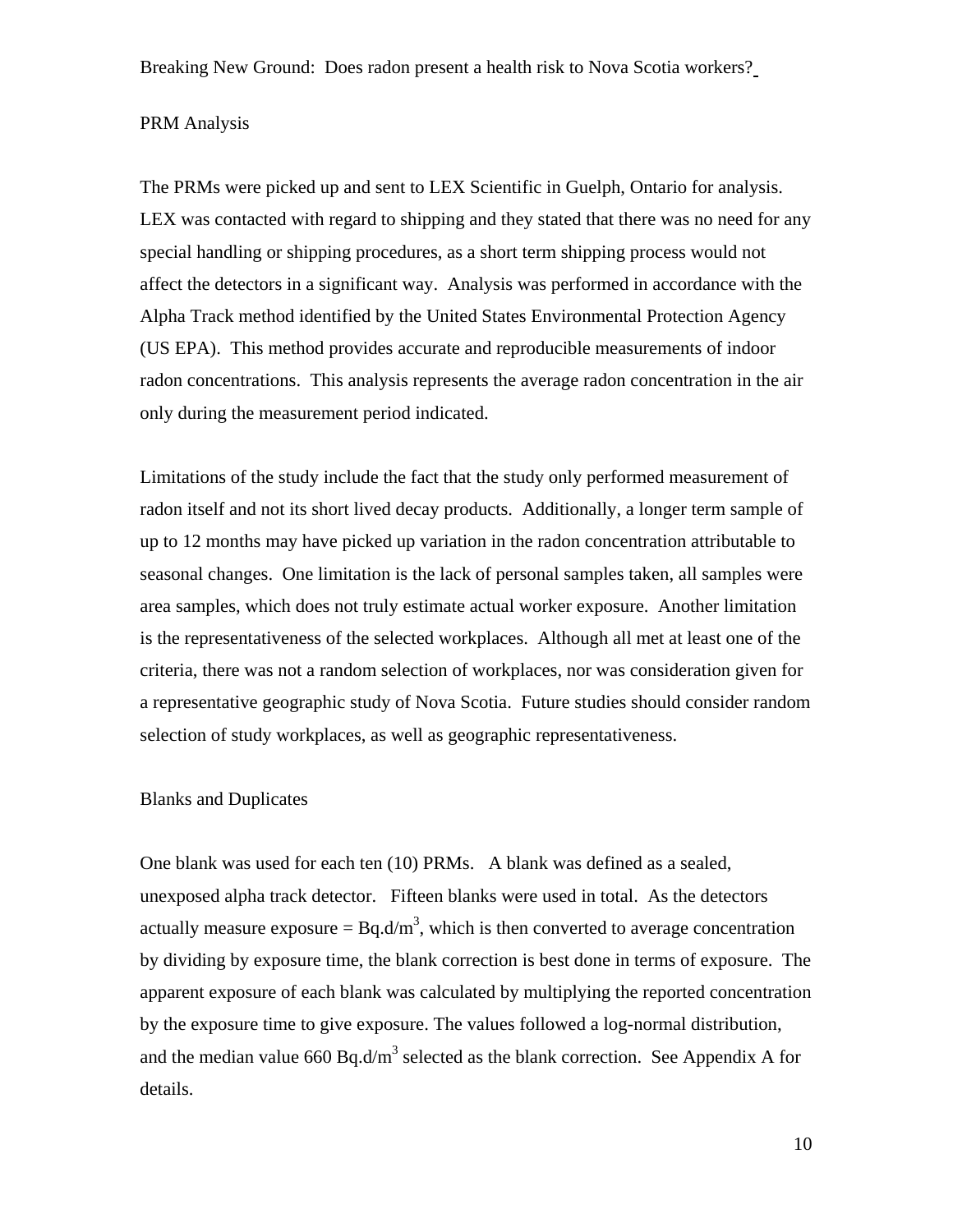The apparent exposure of each PRM was calculated by multiplying the reported concentration by the exposure time, and the blank correction subtracted to give the corrected exposure. This was converted to corrected concentration by dividing by the exposure time.

One duplicate was set up for each ten (10) PRMs, in close proximity (within 10 cm) to its partner and exposed for the same duration as the original sample (Health Canada, 2006). Seventeen (17) duplicates were used in total. Results for the duplicates were compared for quality analysis.

# Reporting

Each workplace was provided a letter report summarizing the results and providing comparison to available standards. In the case of results falling below 150 Bq/m<sup>3</sup>, the letter communicated no need for further action, however, the ALARA principle was introduced. In the case of results falling above  $150 Bq/m<sup>3</sup>$ , follow-up action was recommended, and a phone number was provided for additional contact as necessary. The follow up action complied with the NORM guidelines for workplaces. Additionally, an offer was made to provide a training session for staff regarding the levels found, or radon in general.

# Radon Limits

The NORM guidelines (2002) suggest that levels of less than 150 Bq/m<sup>3</sup> are unrestricted from both worker and public access (p20). Radon concentrations between 150 and 800  $Bq/m<sup>3</sup>$  fall into the "NORM Management" classification and require different levels of action depending on where the concentrations fall (p21). The principle of ALARA (as low as reasonably achievable) should be applied and may involve restriction of access, change in work practices and periodic review to ensure the levels have not changed.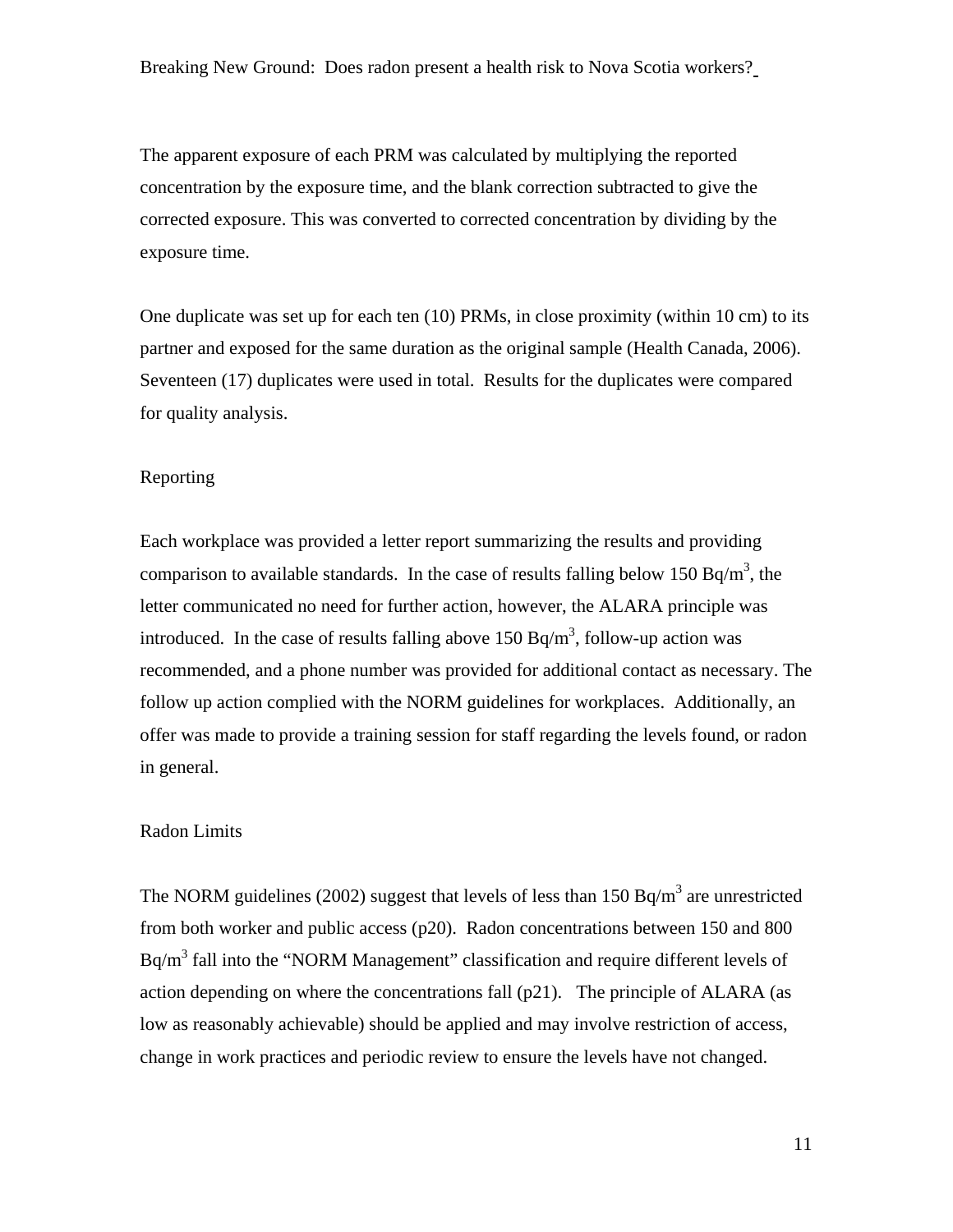Radon concentrations above 800 Bq/m<sup>3</sup> require the institution of a radiation protection management program (NORM 2002, p20).

#### Research Findings

Table 1 provides the results seen for the different types of workplaces where monitoring was performed. No workplace identifiers are in place other than their workplace activity description. As can be seen from Table 1, the range of results was from -2.0 to 202.1 Bq/m<sup>3</sup>, with an overall average of 25.7 Bq/m<sup>3</sup> for all workplaces (the negative value is due to blank correction). In each workplace, the average radon exposure was below 150  $Bq/m<sup>3</sup>$  in all cases. After duplicate analysis, all but two of the workplaces had negligible radon concentrations (less than background levels). Only two workplaces contained individual radon readings above 150 Bq/m<sup>3</sup>, although their average radon concentration was less than 150 Bq/m<sup>3</sup>. One of these workplaces was a hydro facility office complex, which did not have mechanical ventilation, and had relatively low occupancy and activity (storage area). The other workplace was an office/warehouse complex, also without mechanical ventilation and relatively low occupancy and daily activity. Both of these workplaces were located in geographic areas that were not identified as potentially high radon locations. There are several public buildings nearby one of the workplaces (one school and one sports complex) which are targeted for radon monitoring within the next several years. It will be interesting to see if their results are similar to the levels seen at workplaces assessed in this study.

Coal power generating stations have been identified as potentially problematic with respect to radon concentrations (Colgan, 2006). Table 1 indicates that the four coal powered generating stations monitored had extremely low levels of radon, so much so that they are less than typical background levels of 50 Bq/m<sup>3</sup>. This may be due to the absence of radon impacted soils, high levels of natural and mechanical ventilation, coal sources that do not contain significant amounts of radium or uranium and absence of radon impacted cooling water supply.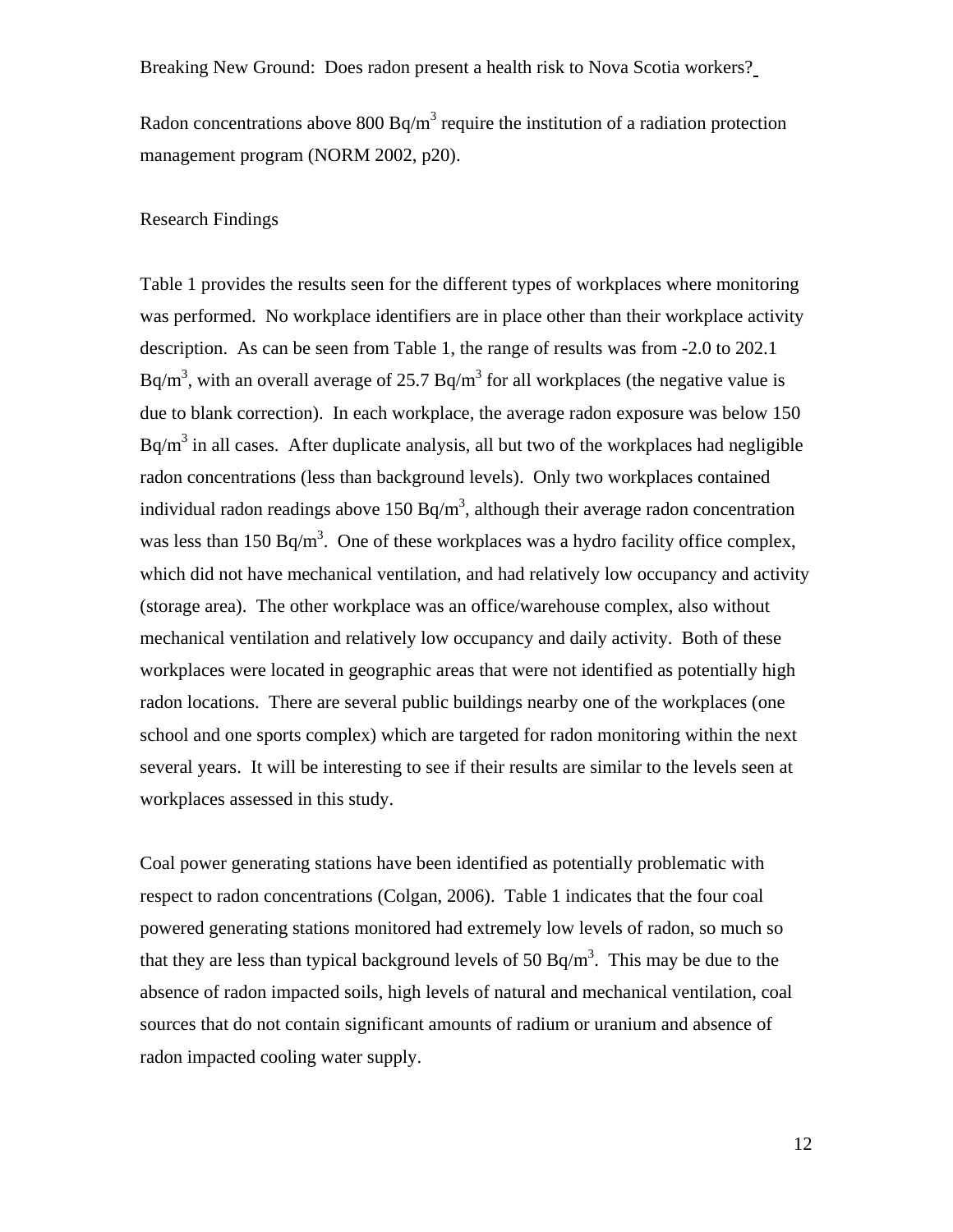Water treatment plants have been identified as potentially problematic with respect to radon concentrations (Colgan, 2006). Table 1 indicates that the four waste water treatment facilities had negligible levels of radon. This is probably due to the fact that the water was not well or ground water treatment but either surface water or waste water. Another possible reason is the presence of large mechanical ventilation systems and naturally good ventilation in the site buildings (Orlando, 2003).

The two hydro stations fit the criteria for potentially high levels of radon, as they both handle large amounts of water. One hydro station had negligible levels of radon in their water handling area, even though it was in a previously identified potentially high radon geographic location. Possible reasons for the low radon concentrations in the water handling area may be due to high levels of aeration prior to the water's arrival at the hydro station, predominantly surface water usage or high levels of natural dilution ventilation.

The other hydro station had one room in the office complex that was poorly ventilated and had low occupancy (storage area) had a radon concentration of 169.1 Bq/m<sup>3</sup>. It was also located in a potentially higher radon area due to its geography.

| Type of         | Range of radon         | Average radon  | # of Detectors |
|-----------------|------------------------|----------------|----------------|
| workplace       | concentrations $Bq/m3$ | concentrations |                |
|                 |                        | $Bq/m^3$       |                |
| Sports facility | $10.5 - 91.4$          | 33.2           | 7              |
| Manufacturing   | $9.6 - 33.6$           | 19.3           | 14             |
| Hydro facility  | $3.1 - 31.2$           | 13.1           | 6              |
| Hydro facility  | $39.1 - 169.1$         | 94.0           | 5              |
| Hospital        | $3.1 - 9.5$            | 6.6            | 5              |
| Hospital        | $1.6 - 13.8$           | 8.6            | 5              |
| Hospital        | $1.2 - 6.8$            | 4.5            | 7              |
| Coal power      | $0.1 - 11.2$           | 4.9            | 10             |
| Coal power      | $-1.9 - 12$            | 3.4            | 10             |
| Coal power      | $-2.0 - 7.7$           | 1.0            | 10             |
| Coal power      | $10.6 - 43.7$          | 22.3           | 20             |
| Oil/natural gas | $0.3 - 6.8$            | 3.4            | 9              |

Table 1: Type of Workplace, range and average radon concentrations in Becquerels per cubic meter of air, Nova Scotia (blank corrected).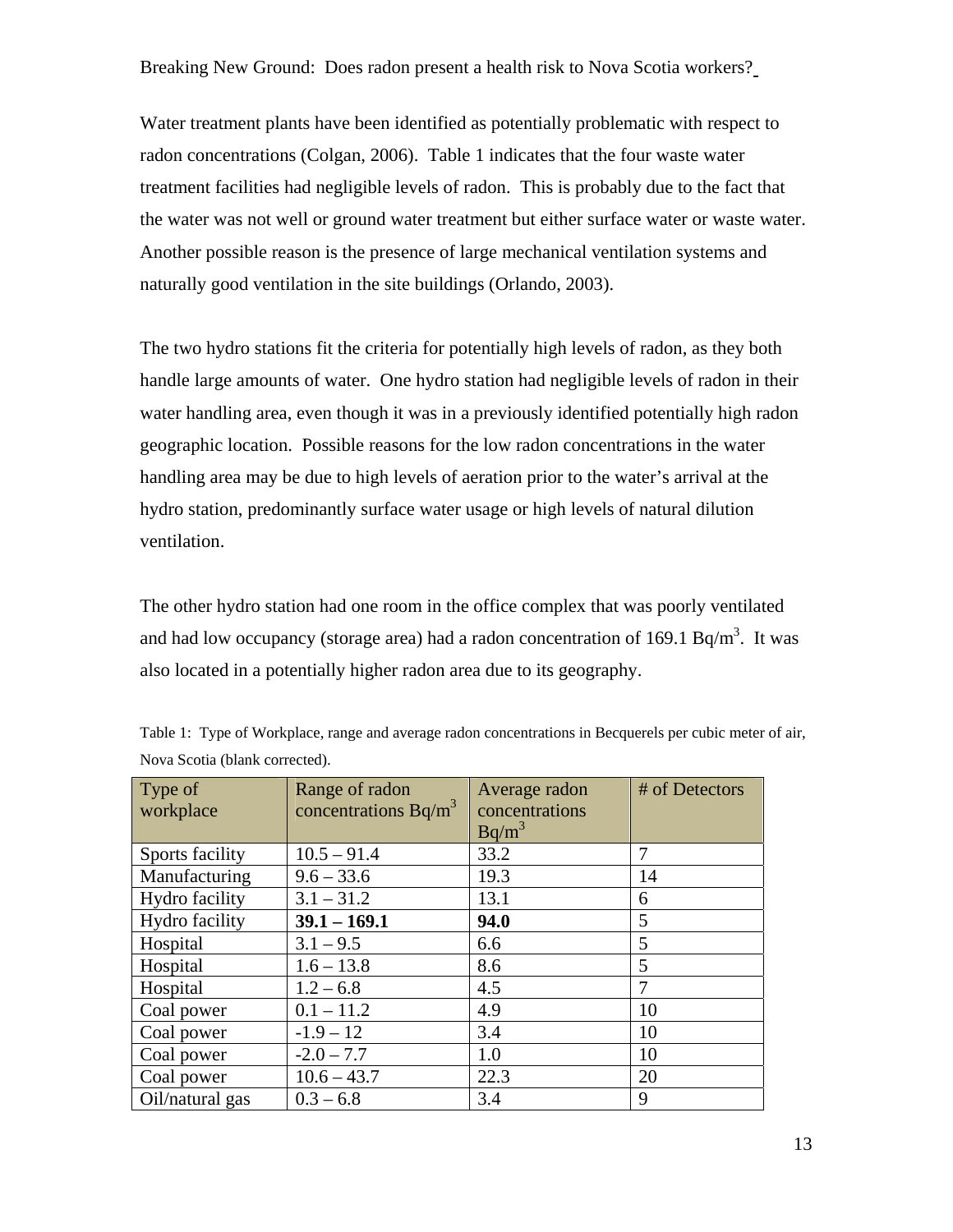| Type of<br>workplace | Range of radon<br>concentrations $Bq/m3$ | Average radon<br>concentrations | # of Detectors |
|----------------------|------------------------------------------|---------------------------------|----------------|
|                      |                                          | $Bq/m^3$                        |                |
| power                |                                          |                                 |                |
| Oil turbine power    | $21.3 - 40.7$                            | 34.1                            | 3              |
| Warehouse/office     | $12.9 - 13.8$                            | 13.4                            | 3              |
| Warehouse/office     | $-0.7 - 75.8$                            | 22.7                            | 20             |
| Warehouse/office     | $58.5 - 202.1$                           | 98.6                            | 14             |
| Water treatment      | $11.8 - 41.0$                            | 24.5                            | $\overline{4}$ |
| Water treatment      | $53.5 - 70.3$                            | 57.0                            | 5              |
| Water treatment      | $5.8 - 18.8$                             | 10.8                            | 4              |
| Water treatment      | $15.2 - 53.8$                            | 28.8                            | 5              |
| Public works         | $7.6 - 88.1$                             | 35.0                            | 4              |
| Summary              | $-2.0 - 202.1$                           | 25.7                            | 170            |

Table 2 gives the workplace results based on their geographic distribution. The geographic areas where previous studies had suggested the geology might produce higher than background radon levels did not demonstrate this (Province of Nova Scotia, 2006). In fact, some of those potentially impacted areas were lower than other areas. For example, due to geography, Neil's Harbour, Cheticamp, Wreck Cove and Lakeside were expected to be higher than background, but this was not found to be true from this current survey. This may be due to good ventilation, good building design or absence of radon impacted soils or water. The opposite is true of the results found in Coxheath and St. Margaret's Bay. These were not identified as geographic areas where radon was expected to be higher than background, when they were the highest levels within this study set. This may have been due to the fact that both of these workplaces had poor or no ventilation.

| <b>Location (Nova</b><br>Scotia) | Range of Results (Bq/m <sup>3</sup> ) Average Result (Bq/m <sup>3</sup> ) |      | # of Detectors |
|----------------------------------|---------------------------------------------------------------------------|------|----------------|
| Sydney                           | $10.5 - 91.4$                                                             | 28.9 |                |
| Lingan                           | $0.1 - 11.2$                                                              | 4.9  | 10             |
| <b>Wreck Cove</b>                | $3.1 - 31.2$                                                              | 13.1 |                |
| Neil's Harbour                   | $3.1 - 9.5$                                                               | 6.6  |                |

Table 2: Radon range and average per geographic location, NS. (blank corrected)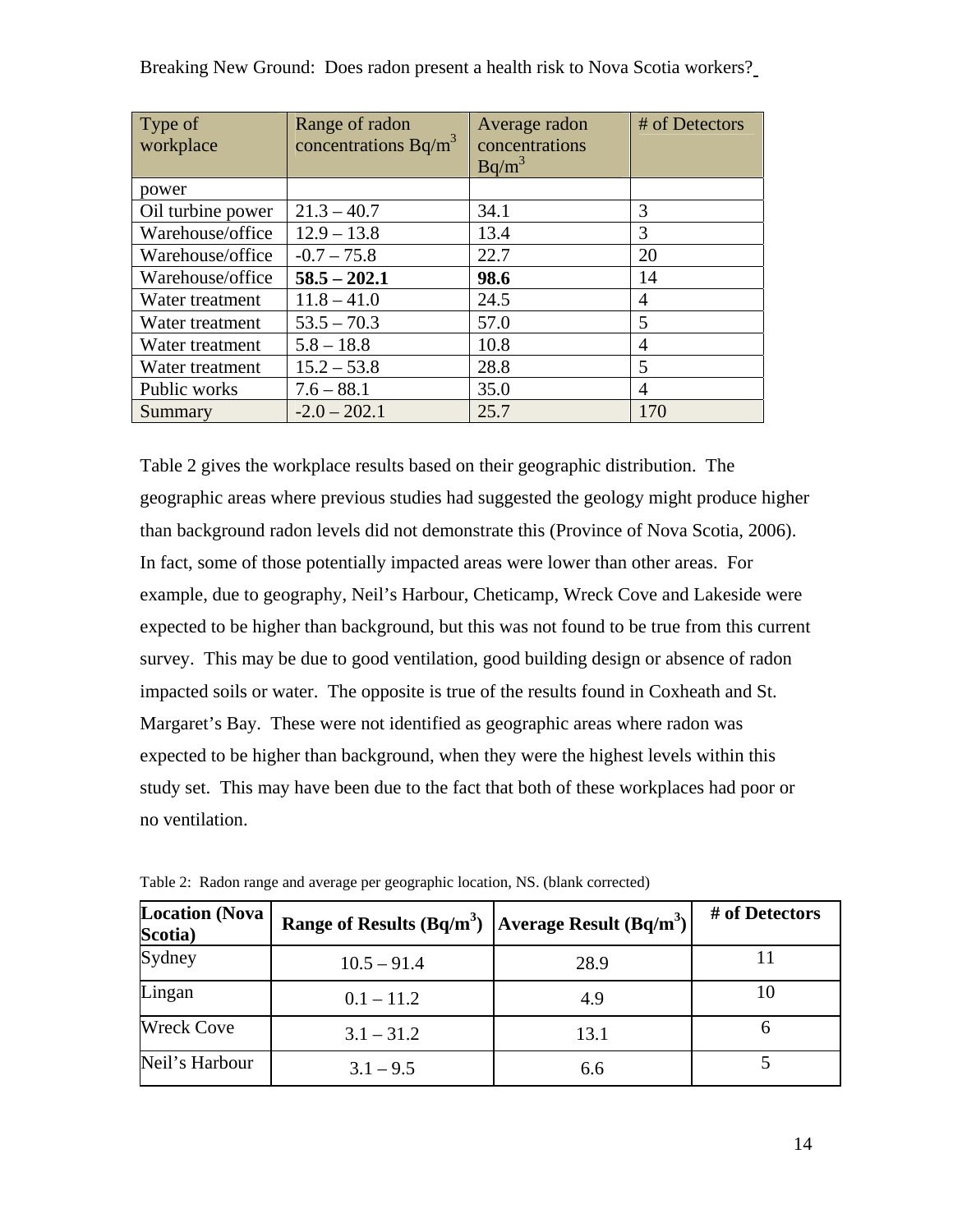| <b>Location (Nova</b><br>Scotia) | Range of Results $(Bq/m^3)$ | Average Result $(Bq/m^3)$ | # of Detectors |
|----------------------------------|-----------------------------|---------------------------|----------------|
| Cheticamp                        | $1.6 - 13.8$                | 8.6                       | 5              |
| Inverness                        | $1.2 - 6.8$                 | 4.5                       | $\overline{7}$ |
| Port<br>Hawkesbury               | $-1.9 - 12.0$               | 3.4                       | 10             |
| Pt. Aconi                        | $10.6 - 43.7$               | 22.3                      | 20             |
| Trenton                          | $-2.0 - 7.7$                | 1.0                       | 10             |
| Lakeside                         | $-0.7 - 75.8$               | 22.7                      | 20             |
| Dartmouth                        | $0.3 - 40.7$                | 12.1                      | 11             |
| St. Margaret's<br>Bay            | $39.1 - 169.1$              | 94.0                      | 5              |
| <b>Glace Bay</b>                 | $53.5 - 70.3$               | 57                        | 9              |
| Louisbourg                       | $5.8 - 18.8$                | 10.8                      | $\overline{4}$ |
| North Sydney                     | $9.6 - 53.8$                | 21.8                      | 19             |
| <b>Bedford</b>                   | $12.9 - 13.8$               | 13.4                      | $\overline{4}$ |
| Coxheath                         | $58.5 - 202.1$              | 98.6                      | 14             |
|                                  |                             | Total # of Detectors      | 170            |

In the two workplaces where some sample results were above  $150$  Bq/m<sup>3</sup>, advice was given to sign the areas and limit access to no more than 4 hours per day. Both workplaces requested education sessions, and both workplaces will be provided these by the researcher (planned for April 28, 2009). Fortunately both locations did not normally have occupancy more than 2 hours per day, so no real change had to take place other than posting signs and educating staff. For the most part, the staff took the information well, and showed signs of being interested in monitoring their own homes, which are located nearby. Their health and safety committees and safety officers were included in the education session, and they are planning to make radon an item for their annual OHS program review.

#### Data Management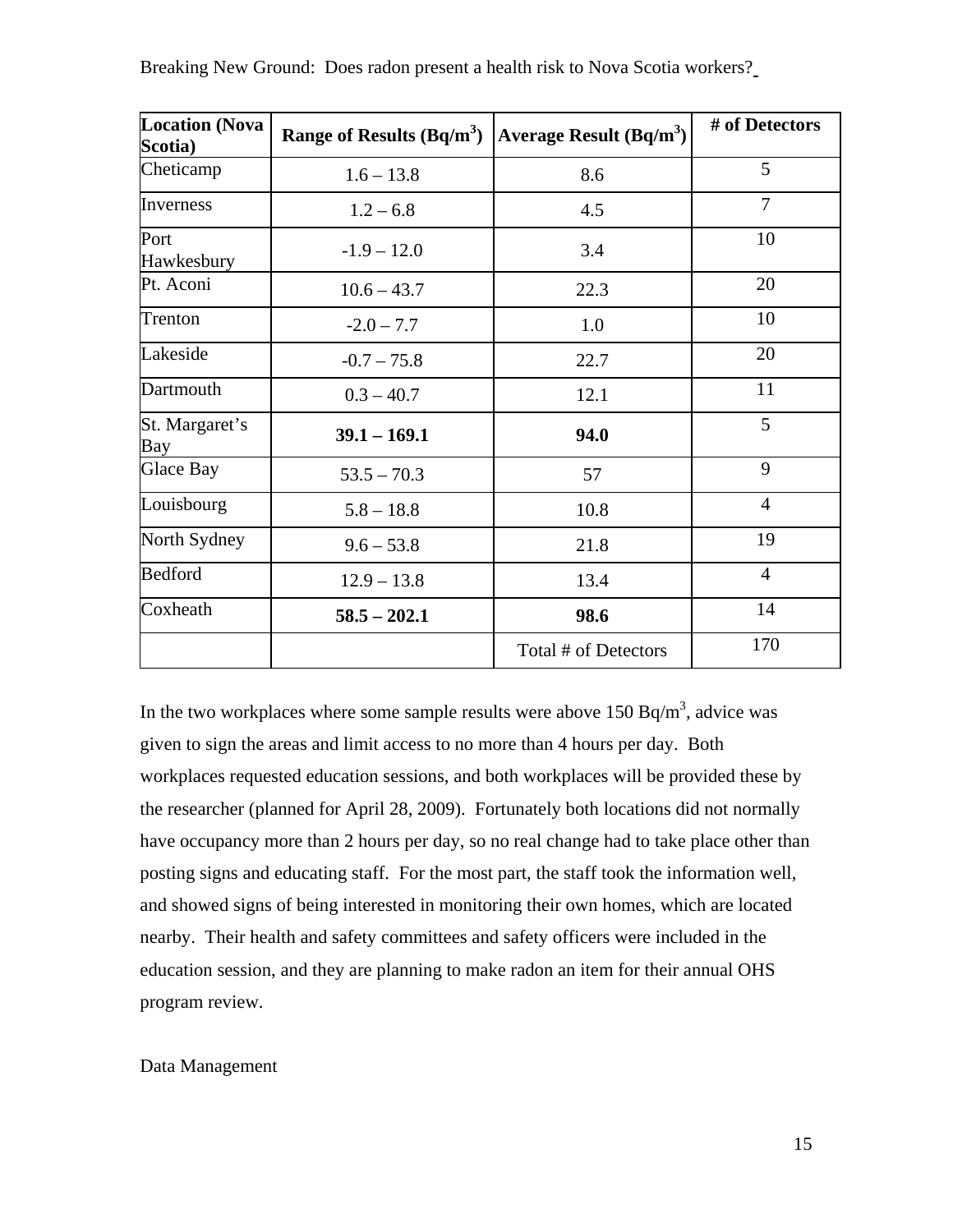Appendix 1 shows the blank corrected results for all the samples taken, excluding blanks. Appendix 2 shows the blank data and analysis. The geometric average exposure of the blanks from Appendix 1, Figure 2 is 660 Bq.d/m<sup>3</sup>. (The distribution approximated a lognormal, so the arithmetic mean is high). The blank bias is removed from each measurement by multiplying the reported concentration by the exposure time (days) to give the exposure in Bq.d/m<sup>3</sup>, subtracting 660 Bq.d/m<sup>3</sup>, and then dividing the corrected exposure by the exposure time (days) to give average concentration  $Bq/m<sup>3</sup>$ .

 Appendix 3 shows the data for the duplicates and analysis. At low radon concentrations the measurement precision is low, which is a function of the alpha track technology. Only one pair of detectors was exposed to concentrations over  $42.8 \text{ Bq/m}^3$ . The exposure difference corrected for blank between the two detectors against the mean exposure for that pair was 7%. Excluding that pair, Figure 2 plots the exposure difference corrected for blank between the two detectors against the mean exposure for the pair. There is a large scatter, but the mean difference in reported exposure between pairs of dosimeters is ~30% of average reading plus 180 Bq.d/m<sup>3</sup>; equivalent to 30% +2 Bq/m<sup>3</sup> in concentration terms. This equation applies up to 40 Bq/m<sup>3</sup>, but 80% of the measurements are less than that value, and this may be used as an estimate of the uncertainty for those measurements. Although the percentage uncertainty may seem high, at these low concentrations, comparable to outside air, it is without practical significance from an occupational health point of view. The uncertainty at 200 Bq/m<sup>3</sup> is probably less than 10%, based on the single pair at that level.

#### **Implications for future research**

Key objectives were met during this research activity. We obtained relevant information on a relatively uncharacterized hazard in NS workplaces, performed workplace assessments for individual workplaces, increased awareness of worker potential health risks from radon in NS, and recommended changes to help lower health risk to workers.

Based on the results being very low for the targeted workplaces, it is possible that ventilation on an industrial level has reduced the amount of radon being present in the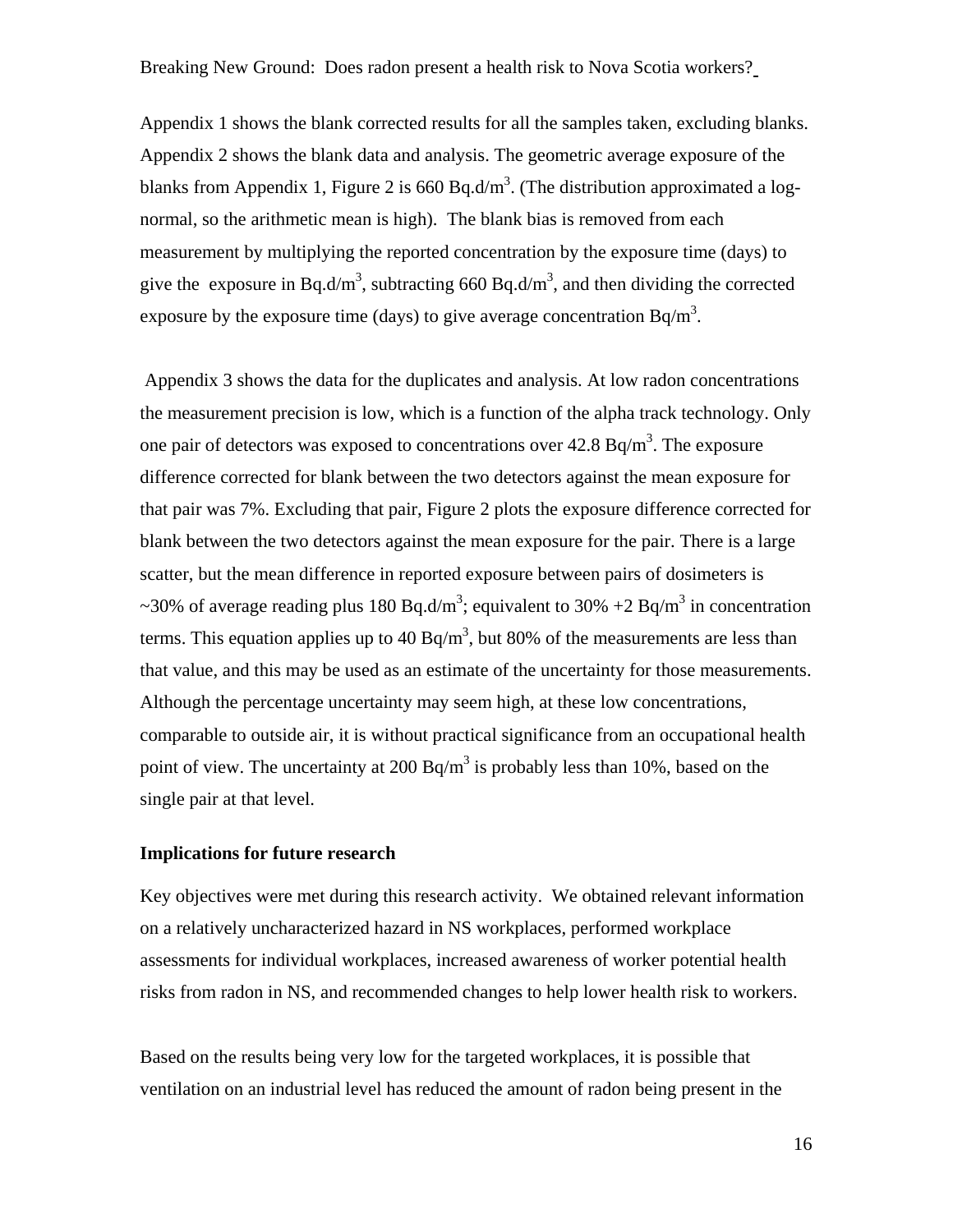workplace air. The majority of workplaces had very large square footage, with good natural ventilation. The two readings that were closer to the lower limit were in workplaces with little or no ventilation in the measurement locations. Both workplaces had low levels of occupancy throughout the day, which means little activity and air dispersion. These factors could have contributed to the radon concentrations seen.

The results indicate that workplace radon concentrations in these selected NS workplaces were not significant from an exposure point of view. Future work should be done on smaller or poorly ventilated businesses in targeted geographic locations. In addition, if low exposures are likely, a longer exposure time of up to 12 months would improve the precision.

# **Identification of immediate and long term benefits of the findings**

Immediate Benefits:

- Provision of education to Nova Scotia employees working in the participating industries. >1000 employees at the 21 monitored workplaces in NS, became more aware of radon by virtue of participating in the study.
- General improvement in the radon knowledge level of participating workplaces, occupational health and safety committees, safety officers and employees.
- Anecdotally reported increase in home radon testing by employees in the target workplaces.
- Increased knowledge by attendees at seminars, lectures and conferences put on by the researchers including:
	- o 51 attendees at CIPHI session on March 13, 2009 (Attendees included inspectors from NS Agriculture and fisheries, NS Environment, NS Health Promotion, Health Canada)
	- o 20 attendees at SSNS safety conference on March 26, 2009 (attendees included employee and health and safety representatives from Nova Scotia industry)
	- o 180 attendees at the Cape Breton Cancer Symposium, October 2008
	- o Attendees at Prevent Cancer Now Speakers Series, April 28, Halifax.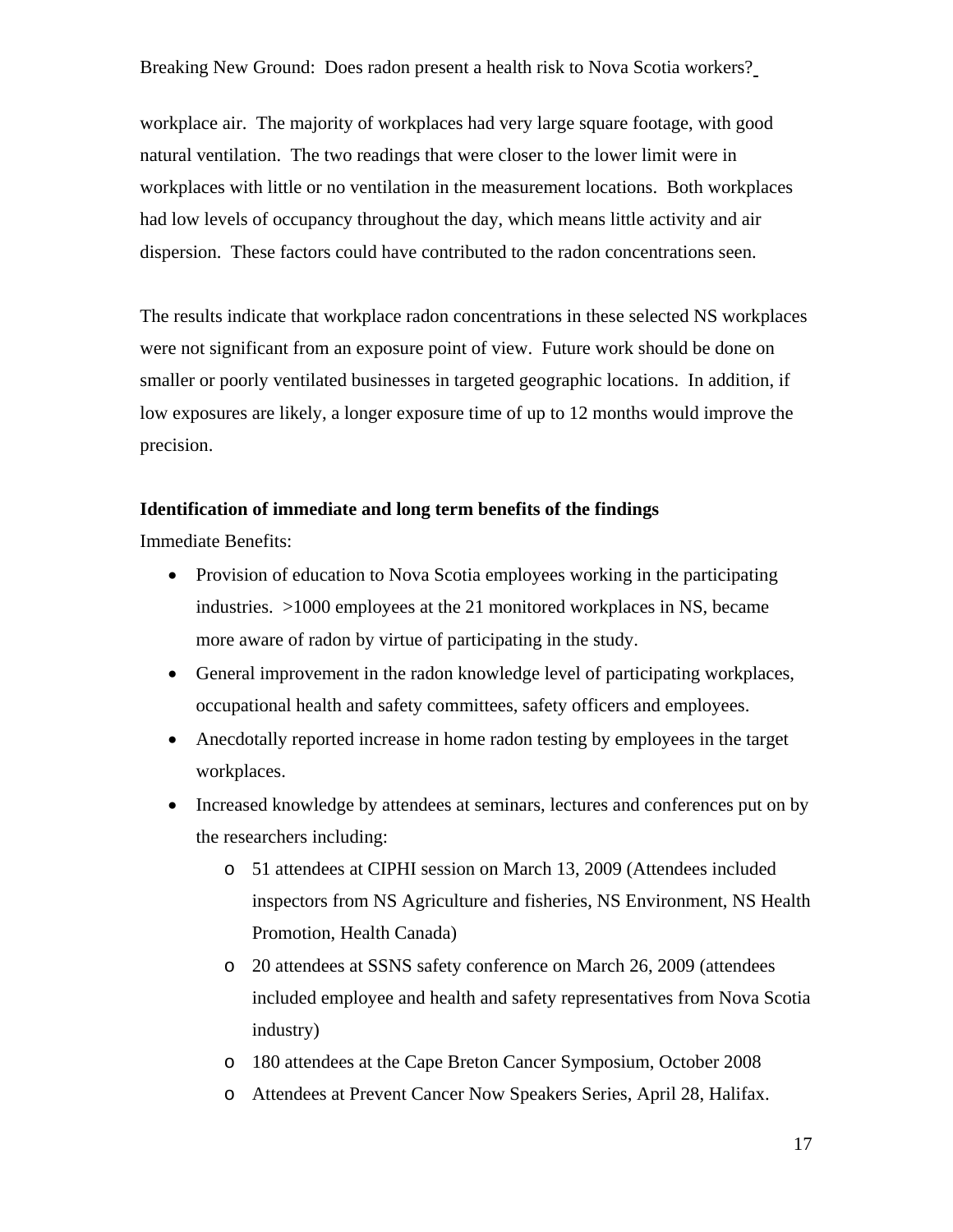- o Attendees at Prevent Cancer Now Speakers Series, April 29, Wolfville.
- o Attendees at AIHCE in Toronto, planned for June 1, 2009.
- o 67 students in the Public Health Degree, Cape Breton University

# **Long term benefits**

The long term benefits would be the inclusion of radon as a routine occupational health and safety issue to consider in future planning for impacted industries. The two workplaces where radon was determined to be present at more than  $150 \text{ bq/m}^3$  will revisit the issue each year as a standing item on their OHS committee. This will ensure long term commitment to the issue, and an increase in the level of interest in radon overall.

# **Identification of relevant user groups for the project results**

Department of Labour Department of Environment Department of Agriculture and Fisheries Health Canada Health Canada, First Nations and Inuit Branch WCB of Nova Scotia (Workers' Compensation Board) Cape Breton District Health Authority Cape Breton Cancer Centre

# **Dissemination/knowledge transfer**

The major effort of this project was to disseminate information during seminars and conferences. This effort will continue over the next six months.

Formal dissemination of information will also take place in a report format to the stakeholders listed above.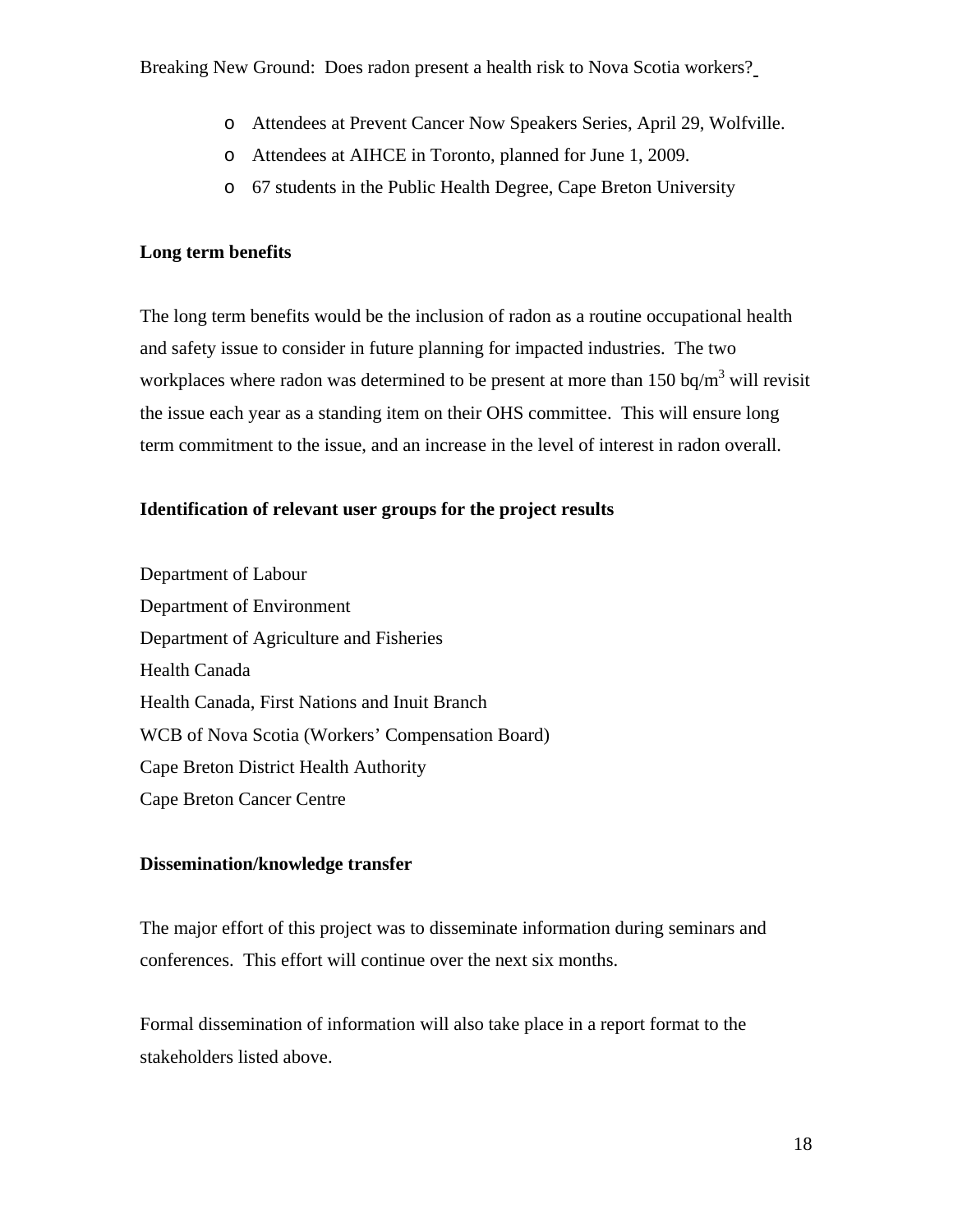In addition, a research paper will be written to submit to journals which may have relevant target groups as readers, such as: Environmental Health Review (CIPHI journal) Health Physics Radiation Protection Dosimetry Radioprotection Journal of the Society for Radiological Protection Canadian Journal of Public Health Journal of Occupational and Environmental Hygiene

Acknowledgements

The author would like to thank all the workplaces for their participation. In particular, thanks is given to Milton Howley, Milton Cooke, Karen Butterworth, Angelina Polegato and Harris McNamara for their assistance. Appreciation is expressed to Workers' Compensation Board of Nova Scotia and WorkSafeBC for their support and funding.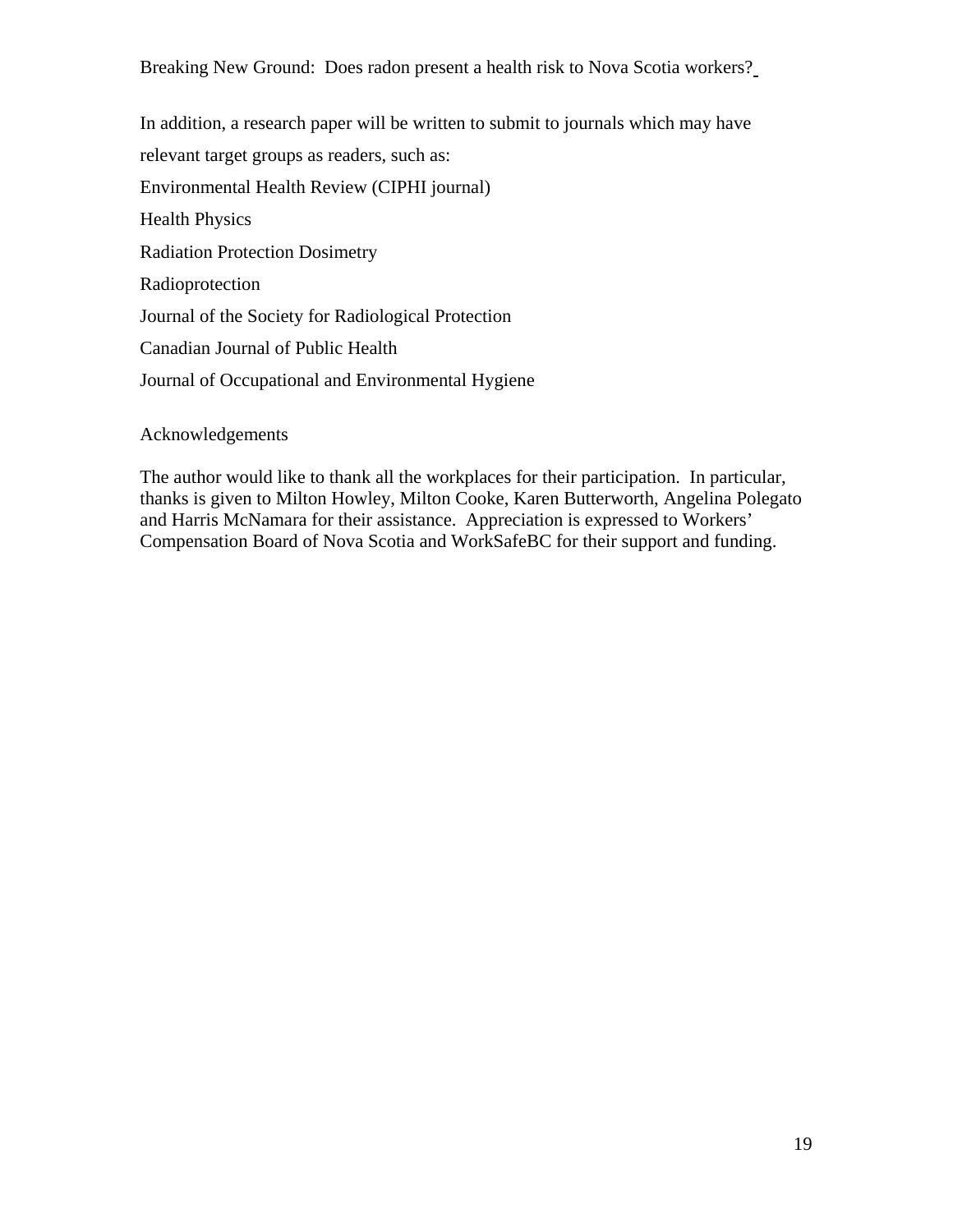# **References**

American Lung Association: What is Radon? Accessed on July 8, 2009 from http://www.lungusa.org/site/pp.asp?c=dvLUK9O0E&b=35395.

Annanmäki M.K, Oksanen F, Markkanen, M (1996). Radon at workplaces other than mines and underground excavations. *Environment International 22*(1): 769-772. Retrieved June 23, 2008 from Science Direct database.doi:10.1016/S0160- 4120(96)00181-X

CCOHS, Radon in buildings (2005). Canadian Center for Occupational Health and Safety. Retrieved June 30, 2008 from http://www.ccohs.ca/oshanswers/phys\_agents/radon.html

Chen, J. (2005). Lung Cancer Risk due to Radon Exposure for 10-20 Years. International Congress Series. 1276, 442-443. Retrieved on May 14, 2006 from Science Direct.

Colgan, P.A., Madden, J.S., Synnott, H., Fennell, S., Pollard, D., Fenton, D. (2004). Current status of programs to measure and reduce radon exposure in Irish workplaces. Journal of Radiological Protection. 24, 121-129. Retrieved May 19, 2006 from Institute of Physics Publishing Database.

Copes, R., & Scott, J. (2007). Radon exposure: Can we make a difference? Canadian Medical Association. doi:10.1503/cmaj.070559

Radon around the world (2005, autumn). Environmental Radon Newsletter, Issue 5. Retrieved June 29, 2008 from http://www.hpa.org.uk/web/HPAwebFile/HPAweb\_C/1194947378773.

Harris, D.B., and Craig, A.B. Control of Radon Releases in Indoor Commercial Water Treatment. USEPA Office of Air and Energy Engineering Research Laboratory, 1991.

Health Canada. (2006). It's Your Health-Radon. Retrieved on May 30, 2006 from [http://www.hc-sc.gc.ca/iyh-vsv/environ/radon\\_e.html](http://www.hc-sc.gc.ca/iyh-vsv/environ/radon_e.html)

Health Canada. (2006). Report of the Radon [Working Group on a new Radon Guidel](http://www.hc-sc.gc.ca/ahc-asc/public-consult/col/radon/rep-rapp_e.html)ine for Canada.

[Kendall, G.M., Smith, T.J. \(2002\).](http://www.hc-sc.gc.ca/ahc-asc/public-consult/col/radon/rep-rapp_e.html) Doses to Organs and tissues from Radon and its Decay Products. Journal of Radiological Protection. 22, 389-406. Retrieved May 12, 2006 from Institute of Physics Publishing Database.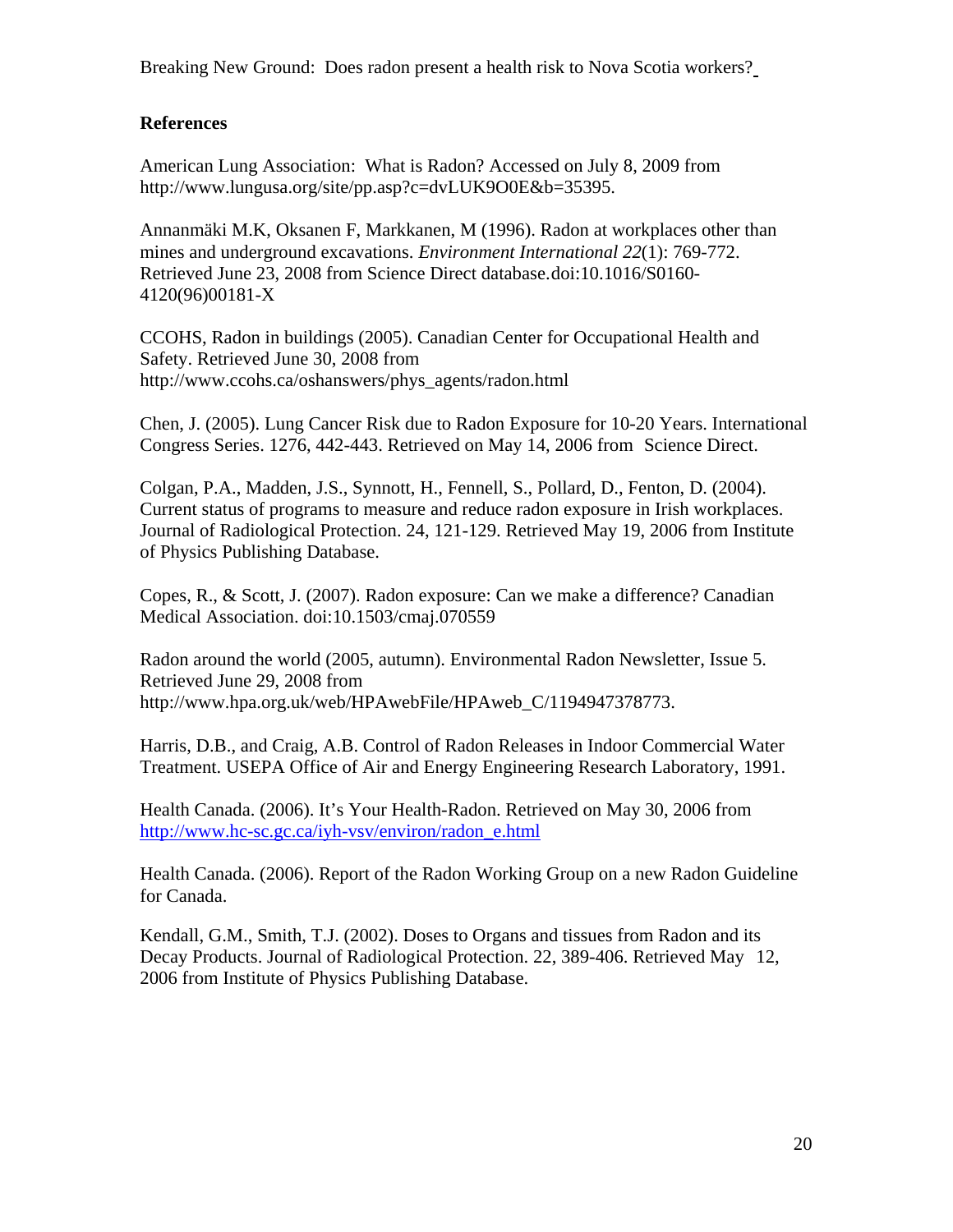Klassen, R.A., Garrett, R.G., DiLabio, R.N.W. (2002). Natural Sources of Trace Element Contaminants. Environment Canada. Retrieved May 10 from <http://www.nwri.ca/threatsfull/ch14-1-e.html>

Lewis, R. An Investigation of Radon Occurrence in Pennsylvania Fish and Boat Commission Fish Culture Stations. Proceedings of the International Radon Conference, Daytona Beach, Fl. October 21-26, 2001.

LEX Scientific Inc., 2 Quebec Street, Suite 204, Guelph, Ontario, Canada N1H 2T3, Phone (519) 824-7082 email lab@lexscientific.com Fax (519) 824-5784, [www.lexscientific.com](http://www.lexscientific.com/)

Minister of Public Works and Government Services Canada, Canadian Guidelines for the Management of Naturally Occurring Radioactive Materials (NORM), 2000, ISBN: 0- 662-29448-3, Cat. No.: H46-1/30-2000E .

Orlando, P., Trenta, R., Bruno, M., Orlando, C., Ratti, A., Ferrari, S., Piardi, S. (2003). A study about remedial measures to reduce  $^{222}$ Rn concentration in an experimental building. Journal of Environmental Radioactivity. 73, 257-266. Retrieved on May 10, 2006 from Science Direct.

Province of Nova Scotia. (2006). Potential Occurrence-Radon Gas-Nova Scotia (Map). Retrieved on May 5, 2006 from <http://www.gov.ns.ca/enla/water/radonmap.asp>

Radon in workplaces. Radiological Protection Institute of Ireland. Retrieved June 13, 2008 from http://www.rpii.ie/radon/workplcs.html.

Ruano-Ravina, A., Castro-Bernárdez, M., Sande-Meijide, M., Vargas, A., & Barros-Dios, J. M. (2008). Short- versus long-term radon detectors: A comparative study in Galicia, NW Spain. *Journal of Environmental Radioactivity, 99*(7), 1121-1126.

UNSCEAR 2000, Annex B, Paragraph 121, accessed July 8, 2009 from http://www.unscear.org/unscear/en/publications.html.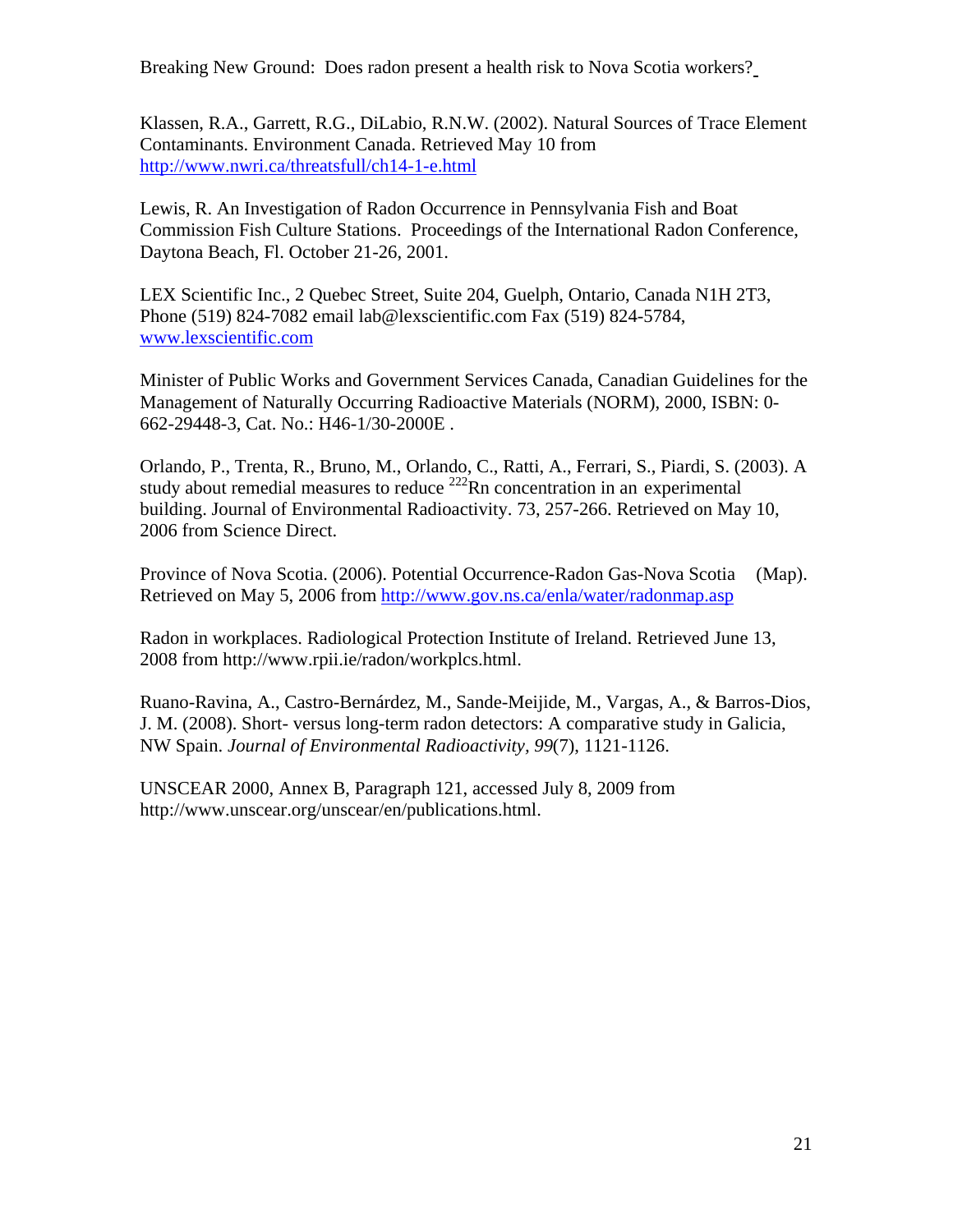# Appendix 1

| <b>Detector</b><br><b>Number</b> | <b>Date</b><br>Out. | Date In  |     | Bq/m3    |
|----------------------------------|---------------------|----------|-----|----------|
| J22584                           | 7-May               | 6-Aug    |     | misssing |
| J32120                           | 7-May               | 6-Aug    |     | 21.1     |
| J32223                           | 7-May               | 6-Aug    |     | 25.4     |
| J32273                           | 7-May               | 6-Aug    |     | 91.4     |
| J32292                           | 7-May               | 6-Aug    |     | 20.4     |
| J32322                           | 7-May               | 6-Aug    |     | 30.1     |
| J32327                           | 7-May               | 6-Aug    |     | 10.5     |
| J32339                           | 7-May               | 8-Aug    |     | 33.2     |
|                                  |                     |          | ave | 33.2     |
| J32350                           | 22-May              | 23-Aug   |     | 13.4     |
| J32355                           | 9-May               | 8-Aug    |     | 20.4     |
| J32359                           | 9-May               | 8-Aug    |     | 11.8     |
| J32360                           | 9-May               | 8-Aug    |     | 41.0     |
| J32391                           | 9-May               | 8-Aug    |     | 24.6     |
| J32414                           | 9-May               | 8-Aug    |     | 24.5     |
|                                  |                     |          | ave | 24.5     |
| J32487                           | 13-May              | 12-Aug   |     | 7.2      |
| J32566                           | 13-May              | 12-Aug   |     | 3.1      |
| J32577                           | 13-May              | 12-Aug   |     | 5.4      |
| J32637                           | 13-May              | 12-Aug   |     | 31.2     |
| J32676                           | 13-May              | 12-Aug   |     | 15.7     |
| J32678                           | 13-May              | 12-Aug   |     | 15.6     |
| J32415                           | 13-May              | 12-Aug   |     | 13.1     |
|                                  |                     |          | ave | 13.1     |
| J32721                           | 13-May              | 12-Aug   |     | 4.3      |
| J32722                           | 13-May              | 12-Aug   |     | 8.0      |
| J32731                           | 13-May              | 12-Aug   |     | 3.1      |
| J32739                           | 13-May              | 12-Aug   |     | 9.5      |
| J32740                           | 13-May              | 12-Aug   |     | 7.7      |
|                                  |                     |          | ave | 6.6      |
| J32779                           | 14-May              | 13-Aug   |     | 13.8     |
| J32783                           | 14-May              | 13-Aug   |     | 6.3      |
| J32789                           | 14-May              | 13-Aug   |     | 10.8     |
| J32791                           | 14-May              | $13-Auq$ |     | 10.3     |
| J32807                           | 14-May              | 13-Aug   |     | 1.6      |
|                                  |                     |          | ave | 8.6      |

# Blank Corrected Average Radon Concentrations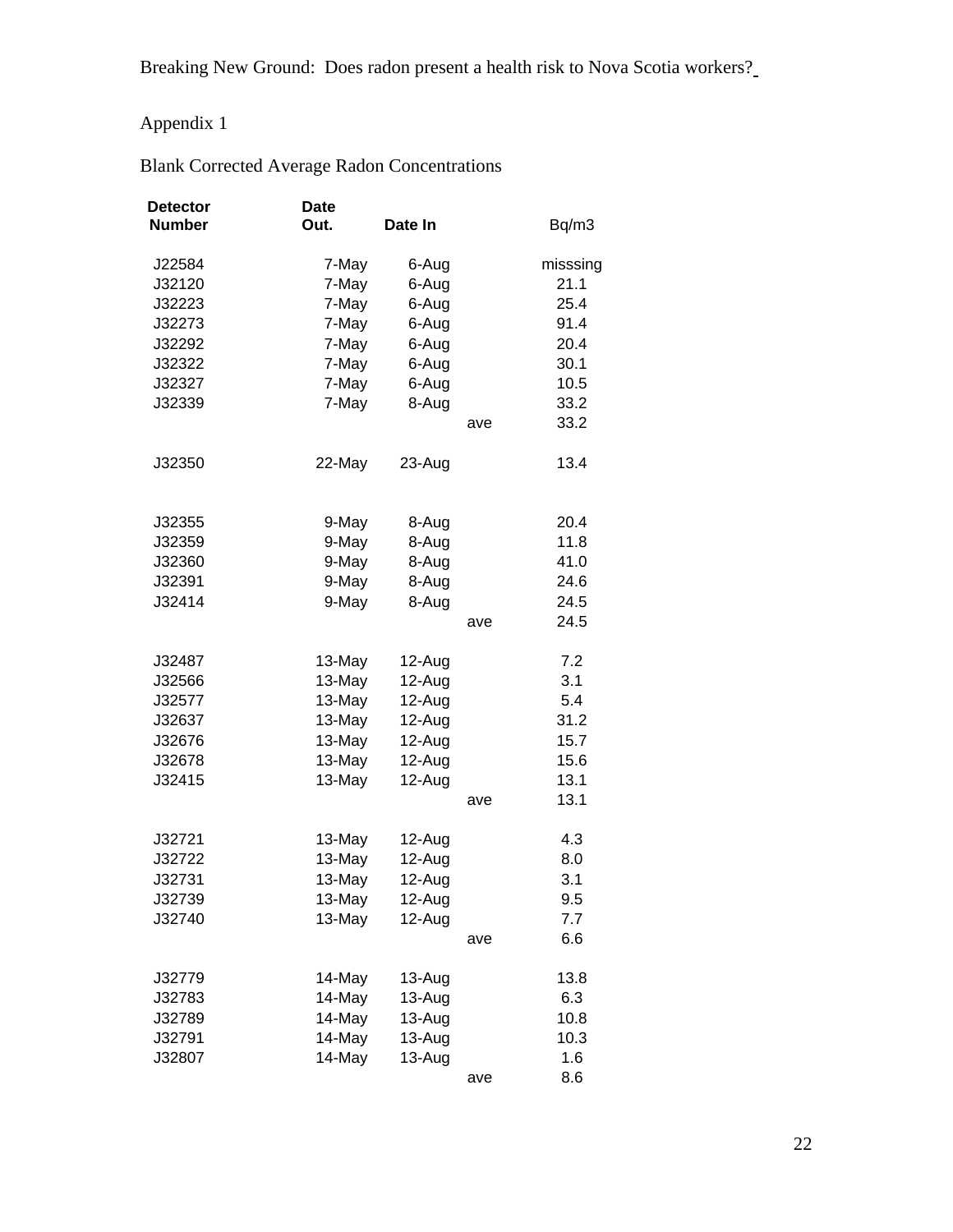| J32908<br>J32919<br>J32922<br>J32925<br>J32940<br>J32946<br>J32960<br>J32434                               | 14-May<br>14-May<br>14-May<br>14-May<br>14-May<br>14-May<br>14-May<br>14-May                               | 13-Aug<br>13-Aug<br>13-Aug<br>13-Aug<br>13-Aug<br>13-Aug<br>13-Aug<br>13-Aug                                                       | ave | 6.1<br>5.2<br>6.8<br>5.1<br>3.5<br>3.6<br>1.2<br>4.5<br>4.5                                     |
|------------------------------------------------------------------------------------------------------------|------------------------------------------------------------------------------------------------------------|------------------------------------------------------------------------------------------------------------------------------------|-----|-------------------------------------------------------------------------------------------------|
| J32980<br>J32985<br>J32989<br>J32995<br>J33005<br>J33014<br>J33018<br>J33020<br>J33021<br>J33025<br>J32341 | 15-May<br>15-May<br>15-May<br>15-May<br>15-May<br>15-May<br>15-May<br>15-May<br>15-May<br>15-May<br>15-May | 14-Aug<br>14-Aug<br>14-Aug<br>14-Aug<br>14-Aug<br>14-Aug<br>14-Aug<br>14-Aug<br>14-Aug<br>14-Aug<br>14-Aug                         | ave | 5.1<br>0.6<br>3.7<br>5.8<br>11.2<br>1.0<br>2.3<br>10.6<br>0.1<br>8.5<br>4.9<br>4.9              |
| J33033<br>J33048<br>J33050<br>J33052<br>J33067<br>J33071<br>J33072<br>J33086<br>J33088<br>J33089<br>J32445 | 21-May<br>21-May<br>21-May<br>21-May<br>21-May<br>21-May<br>21-May<br>21-May<br>21-May<br>21-May<br>21-May | 20-Aug<br>20-Aug<br>20-Aug<br>20-Aug<br>20-Aug<br>20-Aug<br>20-Aug<br>20-Aug<br>20-Aug<br>$25 - Aug$<br>20-Aug                     | ave | 2.7<br>0.1<br>12.0<br>1.5<br>$-0.4$<br>1.5<br>$-1.9$<br>9.3<br>2.1<br>6.6<br>3.4<br>3.4         |
| J33095<br>J33098<br>J33104<br>J33117<br>J33119<br>J33134<br>J33135<br>J33148<br>J33149<br>J33157<br>J32448 | 26-May<br>26-May<br>26-May<br>26-May<br>26-May<br>26-May<br>26-May<br>26-May<br>26-May<br>26-May<br>26-May | 25-Aug<br>25-Aug<br>25-Aug<br>$25 - Aug$<br>$25 - Aug$<br>$25 - Aug$<br>$25-Aug$<br>$25 - Aug$<br>25-Aug<br>$25-Aug$<br>$25 - Aug$ | ave | $-1.3$<br>0.7<br>1.9<br>$-1.1$<br>$-0.3$<br>2.2<br>7.7<br>$-2.0$<br>$-1.9$<br>3.9<br>1.0<br>1.0 |
| J33174                                                                                                     | 26-May                                                                                                     | 25-Aug                                                                                                                             |     | 13.8                                                                                            |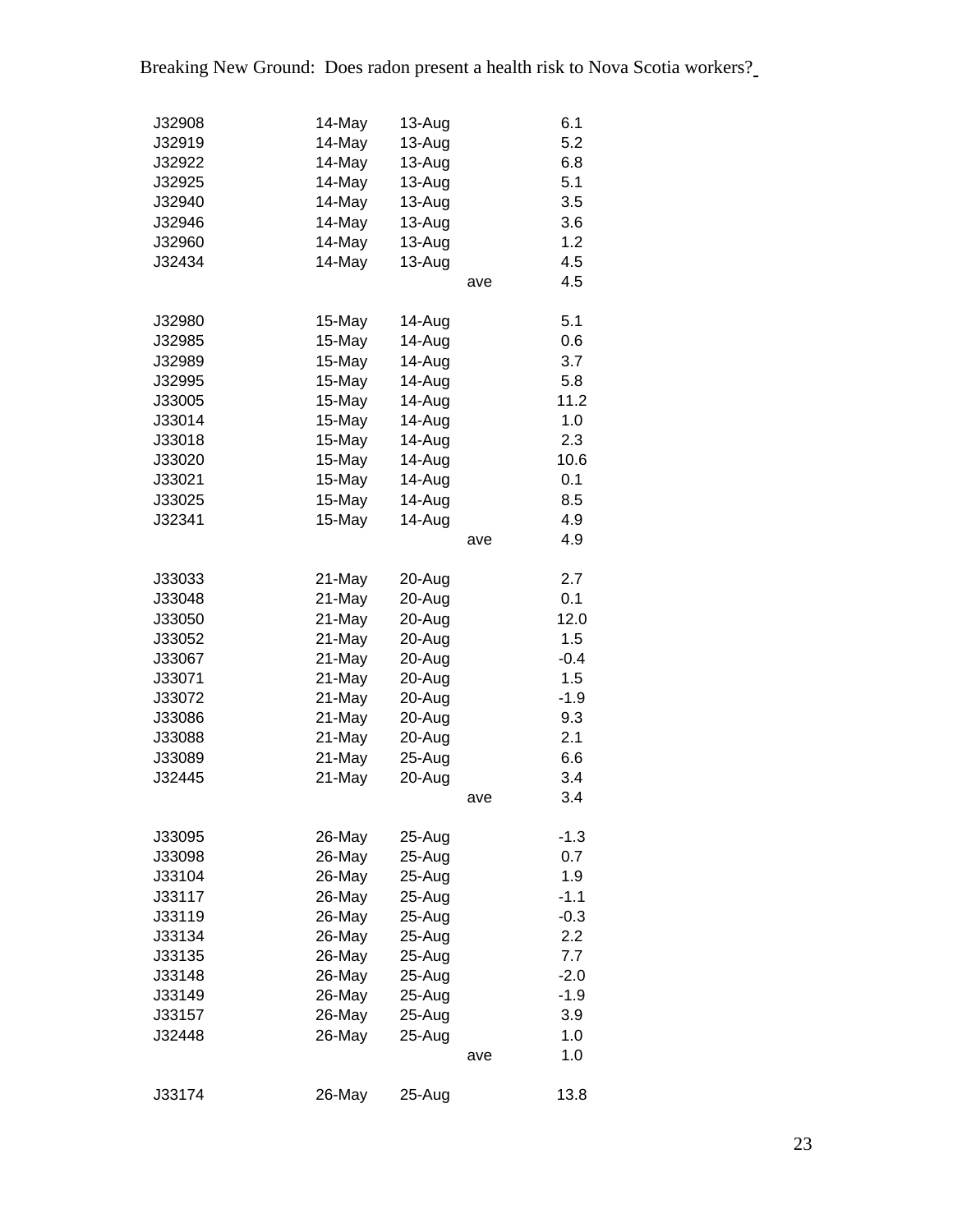| J33181 | 26-May | 25-Aug |     | 12.9   |
|--------|--------|--------|-----|--------|
|        |        |        | ave | 13.4   |
|        |        |        |     |        |
| J33215 | 27-May | 26-Aug |     | 14.9   |
| J34392 | 27-May | 26-Aug |     | 23.1   |
| J34397 | 27-May | 26-Aug |     | 19.4   |
| J34399 | 27-May | 26-Aug |     | 27.8   |
| J34402 | 27-May | 26-Aug |     | 23.4   |
| J34408 | 27-May | 26-Aug |     | 26.9   |
| J34410 | 27-May | 26-Aug |     | 26.3   |
| J34416 | 27-May | 26-Aug |     | 30.1   |
| J34417 | 27-May | 26-Aug |     | 75.8   |
| J34429 | 27-May | 26-Aug |     | 59.4   |
| J32459 | 27-May | 26-Aug |     | 21.7   |
| J34433 | 27-May | 26-Aug |     | 22.3   |
| J34435 | 27-May | 26-Aug |     | 15.0   |
| J34437 | 27-May | 26-Aug |     | 16.4   |
| J34438 | 27-May | 26-Aug |     | 28.7   |
| J34452 | 27-May | 26-Aug |     | 33.9   |
| J34454 | 27-May | 26-Aug |     | 4.3    |
| J34456 | 27-May | 26-Aug |     | $-0.7$ |
| J34466 | 27-May | 26-Aug |     | 0.2    |
| J34475 | 27-May | 26-Aug |     | $-0.4$ |
| J34480 | 27-May | 26-Aug |     | 7.9    |
|        |        |        | ave | 22.7   |
|        |        |        |     |        |
| J34481 | 27-May | 26-Aug |     | 6.8    |
| J34497 | 27-May | 26-Aug |     | 6.8    |
| J34507 | 27-May | 26-Aug |     | 0.3    |
| J34509 | 27-May | 26-Aug |     | 3.1    |
| J34511 | 27-May | 26-Aug |     | 0.6    |
| J34521 | 27-May | 26-Aug |     | 5.2    |
| J34531 | 27-May | 26-Aug |     | 2.6    |
| J34539 | 27-May | 26-Aug |     | 4.0    |
| J34540 | 27-May | 26-Aug |     | 0.5    |
| J34544 | 27-May | 26-Aug |     | 3.4    |
|        |        |        | ave | 3.4    |
| J34546 | 27-May | 26-Aug |     | 40.3   |
| J34549 | 27-May | 26-Aug |     | 40.7   |
| J34557 | 27-May | 26-Aug |     | 21.3   |
|        |        |        |     |        |
| J34604 | 27-May | 26-Aug |     | 159.0  |
| J34610 | 27-May | 29-Sep |     | 169.1  |
| J34612 | 27-May | 29-Sep |     | 62.3   |
| J34621 | 27-May | 29-Sep |     | 40.2   |
| J34629 | 27-May | 29-Sep |     | 39.1   |
|        |        |        | ave | 94.0   |
|        |        |        |     |        |
| J34667 | 5-Jun  | 9-Sep  |     | 55.1   |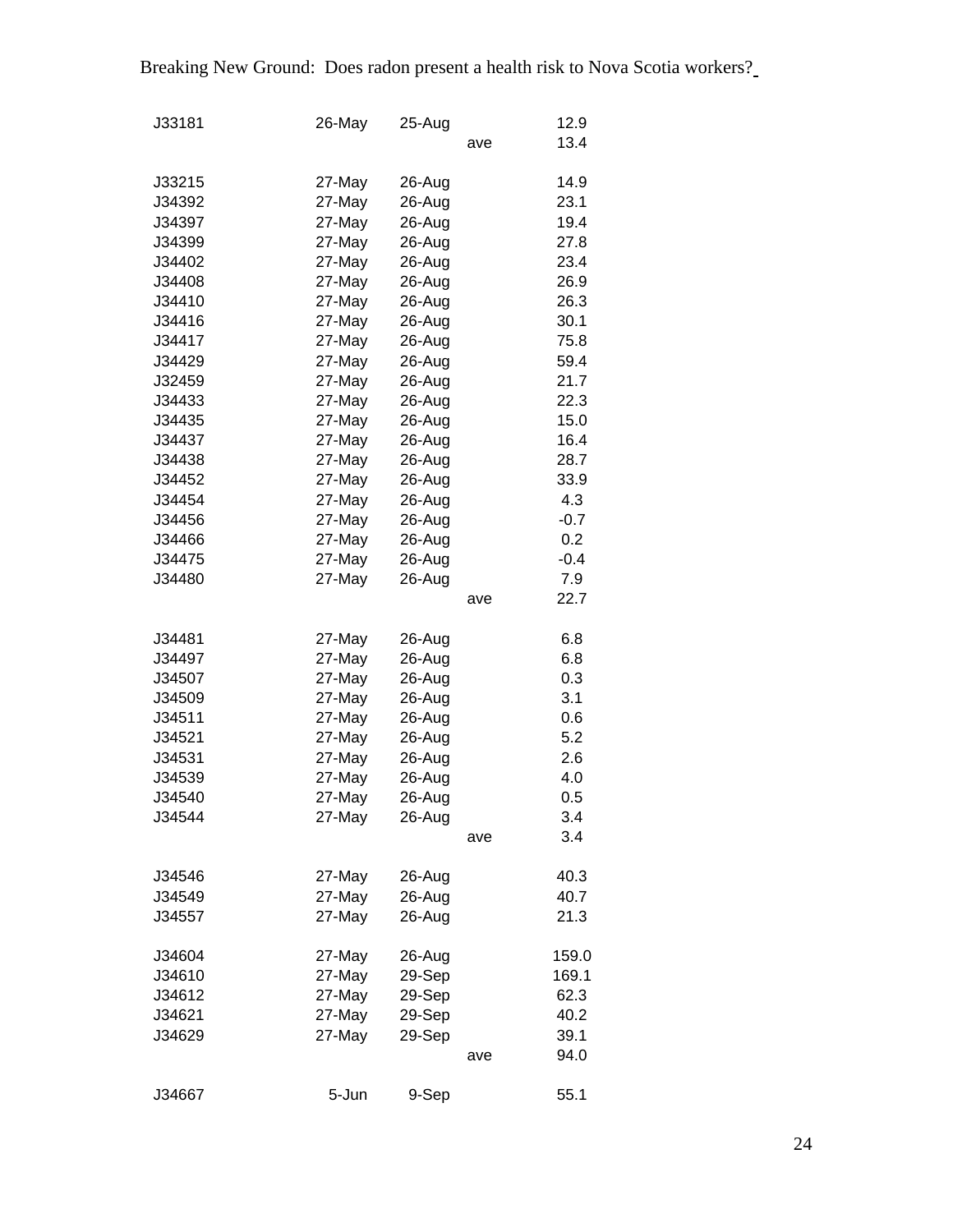| J34669 | 5-Jun  | 9-Sep    |     | 55.2  |
|--------|--------|----------|-----|-------|
| J34671 | 5-Jun  | 9-Sep    |     | 70.3  |
| J34673 | 5-Jun  | 9-Sep    |     | 53.5  |
| J34675 | 5-Jun  | 9-Sep    |     | 50.8  |
| J34761 | 5-Jun  | 9-Sep    |     | 57.0  |
|        |        |          |     | 57.0  |
|        |        |          |     |       |
| J34699 | 27-Jun | 8-Oct    |     | 12.3  |
| J34708 | 27-Jun | 8-Oct    |     | 6.5   |
| J34710 | 27-Jun | 8-Oct    |     | 5.8   |
| J34712 | 27-Jun | 8-Oct    |     | 18.8  |
|        |        |          | ave | 10.8  |
|        |        |          |     |       |
| J34714 | 27-Jun | 25-Sep   |     | 53.8  |
| J34715 | 27-Jun | 25-Sep   |     | 15.4  |
| J34716 | 27-Jun | 25-Sep   |     | 17.1  |
| J34718 | 27-Jun | 25-Sep   |     | 42.8  |
| J34723 | 27-Jun | 25-Sep   |     | 15.2  |
| J34755 | 27-Jun | 25-Sep   |     | 28.8  |
|        |        |          | ave | 28.8  |
|        |        |          |     |       |
| J34725 | 3-Jul  | 8-Oct    |     | 21.4  |
| J34730 | 3-Jul  | 8-Oct    |     | 23.1  |
| J34732 | 3-Jul  | 8-Oct    |     | 7.6   |
| J34736 | 3-Jul  | 8-Oct    |     | 88.1  |
|        |        |          | ave | 35.0  |
|        |        |          |     |       |
| J34773 | 19-Sep | 8-Jan-09 |     | 66.7  |
| J34775 | 19-Sep | 8-Jan-09 |     | 58.5  |
| J34781 | 19-Sep | 8-Jan-09 |     | 62.5  |
| J34783 | 19-Sep | 8-Jan-09 |     | 77.0  |
| J34787 | 19-Sep | 8-Jan-09 |     | 66.6  |
| J34788 | 19-Sep | 8-Jan-09 |     | 75.0  |
| J34790 | 19-Sep | 8-Jan-09 |     | 111.1 |
| J34792 | 19-Sep | 8-Jan-09 |     | 106.1 |
| J34794 | 19-Sep | 8-Jan-09 |     | 90.2  |
| J34809 | 19-Sep | 8-Jan-09 |     | 73.6  |
| J34818 | 19-Sep | 8-Jan-09 |     | 202.1 |
| J34826 | 19-Sep | 8-Jan-09 |     | 186.6 |
| J34830 | 19-Sep | 8-Jan-09 |     | 84.8  |
| J34833 | 19-Sep | 8-Jan-09 |     | 120.2 |
| J34834 | 19-Sep | 8-Jan-09 |     | 98.6  |
|        |        |          | ave | 98.6  |
|        |        |          |     |       |
| J34838 | 24-Sep | 6-Jan-09 |     | 33.6  |
| J34841 | 24-Sep | 6-Jan-09 |     | 33.2  |
| J34842 | 24-Sep | 6-Jan-09 |     | 36.4  |
| J34860 | 24-Sep | 6-Jan-09 |     | 31.1  |
| J32690 | 24-Sep | 6-Jan-09 |     | 15.6  |
| J32691 | 24-Sep | 6-Jan-09 |     | 11.0  |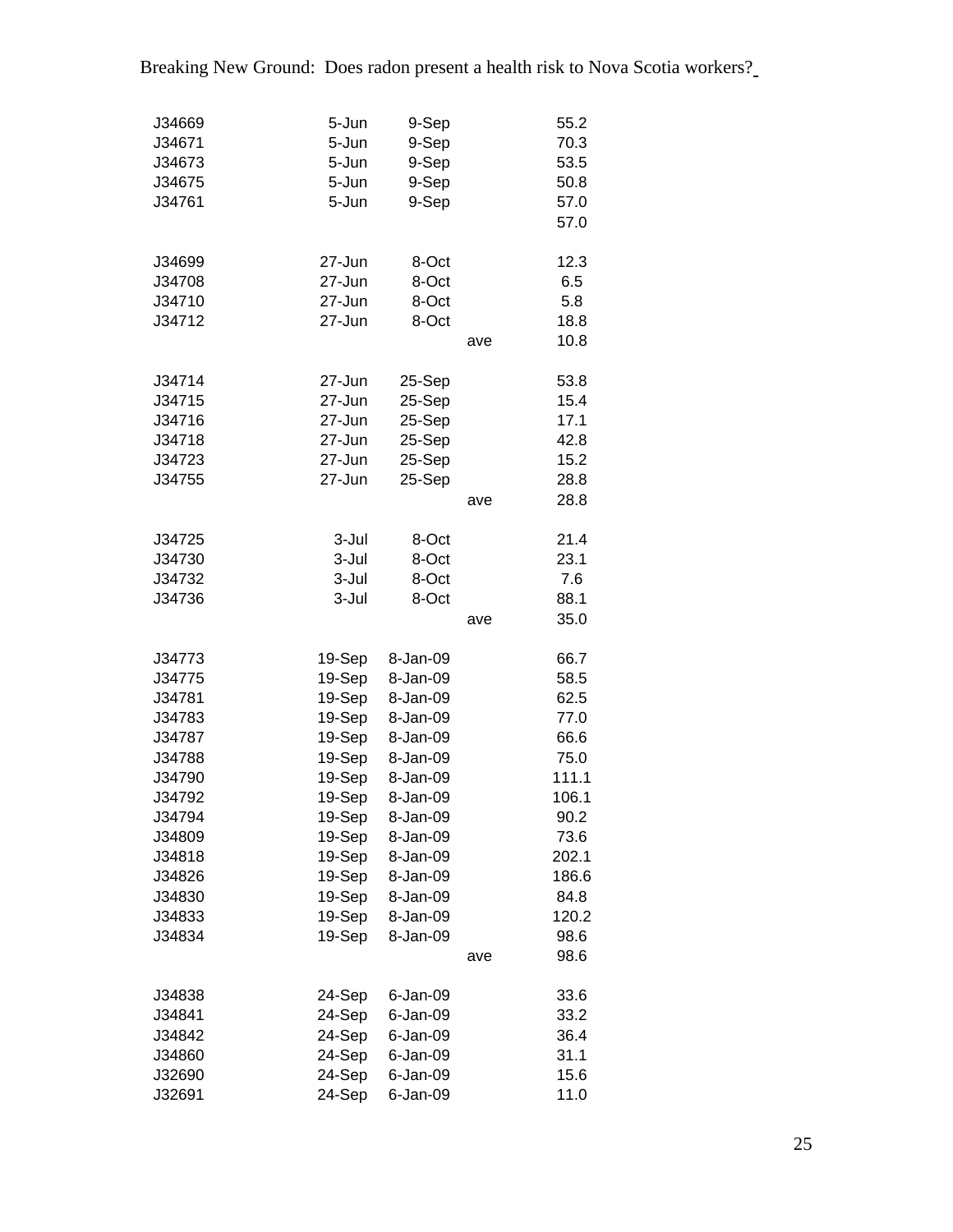| J32692 | 24-Sep<br>6-Jan-09               |     | 10.4 |
|--------|----------------------------------|-----|------|
| J32695 | 24-Sep<br>6-Jan-09               |     | 15.2 |
| J32743 | 24-Sep<br>6-Jan-09               |     | 15.6 |
| J32746 | 24-Sep<br>6-Jan-09               |     | 13.3 |
| J32759 | 24-Sep<br>6-Jan-09               |     | 17.8 |
| J32787 | 24-Sep<br>6-Jan-09               |     | 9.6  |
| J32769 | 24-Sep<br>6-Jan-09               |     | 16.1 |
| J32854 | 24-Sep<br>6-Jan-09               |     | 12.3 |
| J34748 | 24-Sep<br>6-Jan-09               |     | 19.3 |
|        |                                  | ave | 19.3 |
| J32863 | 6-Oct<br>6-Jan-09                |     | 19.7 |
| J32867 | 6-Oct<br>6-Jan-09                |     | 25.5 |
| J32872 | 6-Oct<br>$6$ -Jan-09             |     | 28.4 |
| J32890 | 6-Oct<br>6-Jan-09                |     | 29.0 |
| J32970 | 6-Oct<br>6-Jan-09                |     | 27.3 |
| J32975 | 6-Oct<br>6-Jan-09                |     | 43.7 |
| J32976 | 6-Oct<br>6-Jan-09                |     | 33.9 |
| J33183 | 6-Oct<br>$6$ -Jan-09             |     | 25.4 |
| J33184 | 6-Oct<br>$6$ -Jan-09             |     | 10.6 |
| J33187 | 6-Oct<br>6-Jan-09                |     | 17.6 |
| J33189 | 6-Oct<br>$6$ -Jan-09             |     | 18.3 |
| J33193 | 6-Oct<br>6-Jan-09                |     | 18.6 |
| J33195 | 6-Oct<br>6-Jan-09                |     | 23.6 |
| J33202 | 6-Oct<br>6-Jan-09                |     | 16.5 |
| J33207 | 6-Oct<br>6-Jan-09                |     | 12.4 |
| J34559 | 6-Oct<br>6-Jan-09                |     | 11.5 |
| J34564 | 6-Oct<br>6-Jan-09                |     | 14.4 |
| J34567 | 6-Oct<br>6-Jan-09                |     | 15.1 |
| J34584 | 6-Oct<br>6-Jan-09                |     | 31.0 |
| J34593 | 6-Oct<br>6-Jan-09                |     | 22.5 |
| J34765 | 6-Oct<br>6-Jan-09                |     | 22.3 |
|        |                                  | ave | 22.3 |
| J34724 | <b>MISSING</b><br><b>MISSING</b> |     |      |
| J34770 | 5-May<br>8-Sep-08                |     | 20.3 |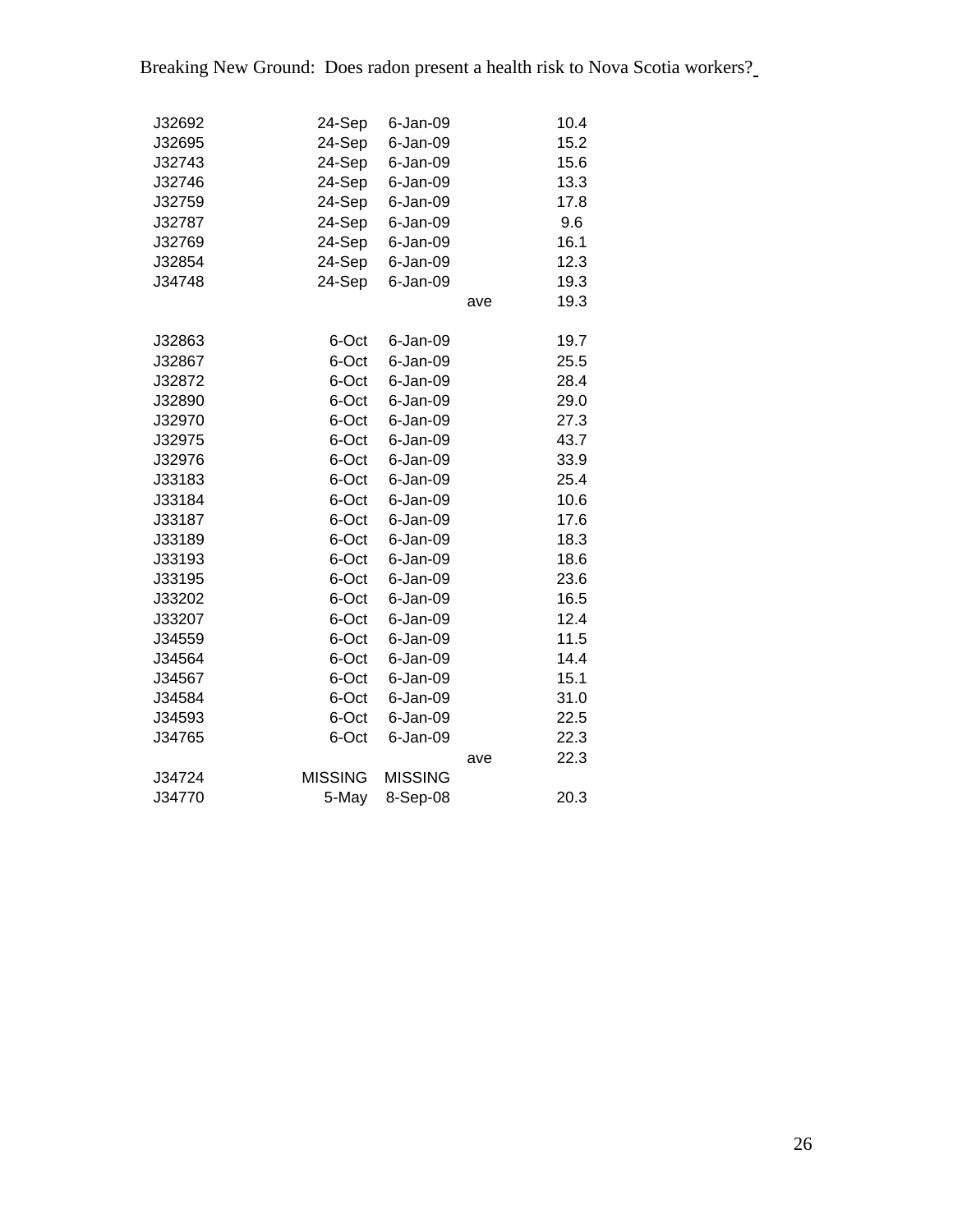

Appendix 2 Blank Analysis

| <b>Figure 1 Blank Dosimeter Analysis</b> |  |  |  |  |  |
|------------------------------------------|--|--|--|--|--|
|------------------------------------------|--|--|--|--|--|

| <b>Blank Dosimeter Data</b> |                               |                  |                          |  |  |  |  |
|-----------------------------|-------------------------------|------------------|--------------------------|--|--|--|--|
|                             | <b>Nominal Exposure Dates</b> | Reported average | <b>Apparent Exposure</b> |  |  |  |  |
|                             |                               | $Bq.m^{-3}$      | (Bias) Bq.d. $m^{-3}$    |  |  |  |  |
| 07-May                      | 08-Aug                        | 9.2              | 855.60                   |  |  |  |  |
| 09-May                      | 08-Aug                        | 4.6              | 418.60                   |  |  |  |  |
| 13-May                      | $12$ -Aug                     | 4.2              | 382.20                   |  |  |  |  |
| 14-May                      | $13 - Aug$                    | 5.5              | 500.50                   |  |  |  |  |
| 15-May                      | 14-Aug                        | 11.5             | 1046.50                  |  |  |  |  |
| 21-May                      | 20-Aug                        | 19.2             | 1747.20                  |  |  |  |  |
| 26-May                      | 25-Aug                        | 8                | 728.00                   |  |  |  |  |
| 27-May                      | $26 - Aug$                    | 7.3              | 664.30                   |  |  |  |  |
| 27-May                      | $26$ -Aug                     | 9.2              | 837.20                   |  |  |  |  |
| $05 - Jun$                  | 09-Sep                        | 6.1              | 585.60                   |  |  |  |  |
| $27 - Jun$                  | $25-Sep$                      | 7.6              | 684.00                   |  |  |  |  |
| 19-Sep                      | 08-Jan-09                     | 5.2              | 577.20                   |  |  |  |  |
| 24-Sep                      | 06-Jan-09                     | 4.9              | 509.60                   |  |  |  |  |
| 06-Oct                      | 06-Jan-09                     | 5                | 460.00                   |  |  |  |  |
| 06-Oct                      | 06-Jan-09                     | 12               | 1104.00                  |  |  |  |  |
|                             |                               |                  |                          |  |  |  |  |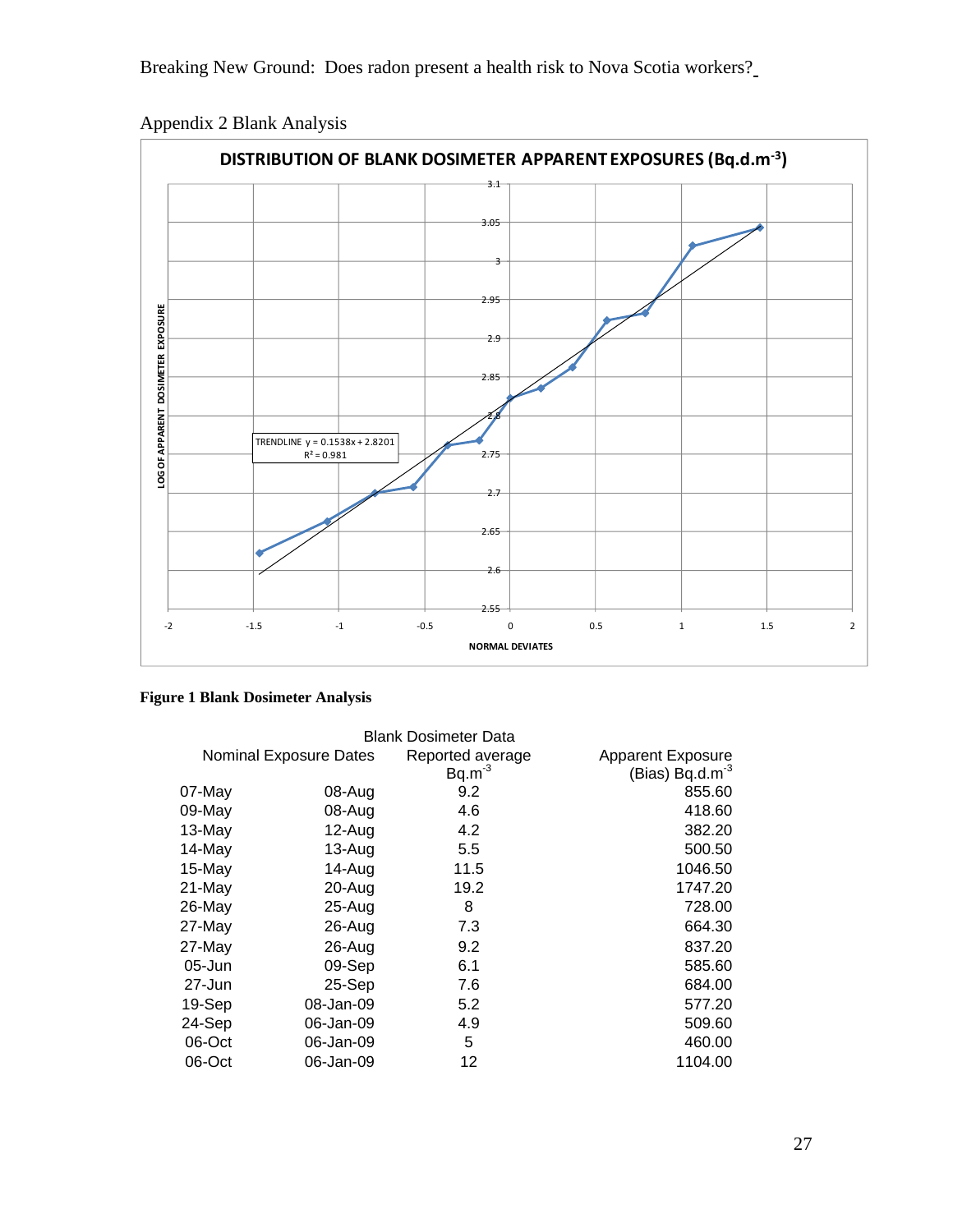

Apppendix 3 Duplicate Analysis

**Figure 2 Duplicate Detector Difference versus Exposure** 

# Duplicate Detector Data

|                       |            | Corrected           |                           |                                    | Mean                   |
|-----------------------|------------|---------------------|---------------------------|------------------------------------|------------------------|
| <b>Exposure Dates</b> |            | Average<br>$Bq.m-3$ | Exposure<br>$Bq.d.m^{-3}$ | <b>Difference</b><br>$Bq.d.m^{-3}$ | Exposure<br>$Bq.d.m-3$ |
| 07-May                | 06-Aug     | 20.4                | 1861                      | 883                                | 2302.05                |
| 07-May                | 06-Aug     | 30.1                | 2743                      |                                    |                        |
| 09-May                | 08-Aug     | 41.0                | 3735                      | 1492                               | 2989.1                 |
| 09-May                | 08-Aug     | 24.6                | 2243                      |                                    |                        |
| $13-May$              | $12-Auq$   | 15.7                | 1433                      | 9                                  | 1428.45                |
| $13-May$              | $12$ -Aug  | 15.6                | 1424                      |                                    |                        |
| 13-May                | 12-Aug     | 9.5                 | 869                       | 164                                | 786.9                  |
| $13-May$              | $12 - Aug$ | 7.7                 | 705                       |                                    |                        |
| 14-May                | 13-Aug     | 10.3                | 942                       | 792                                | 545.75                 |